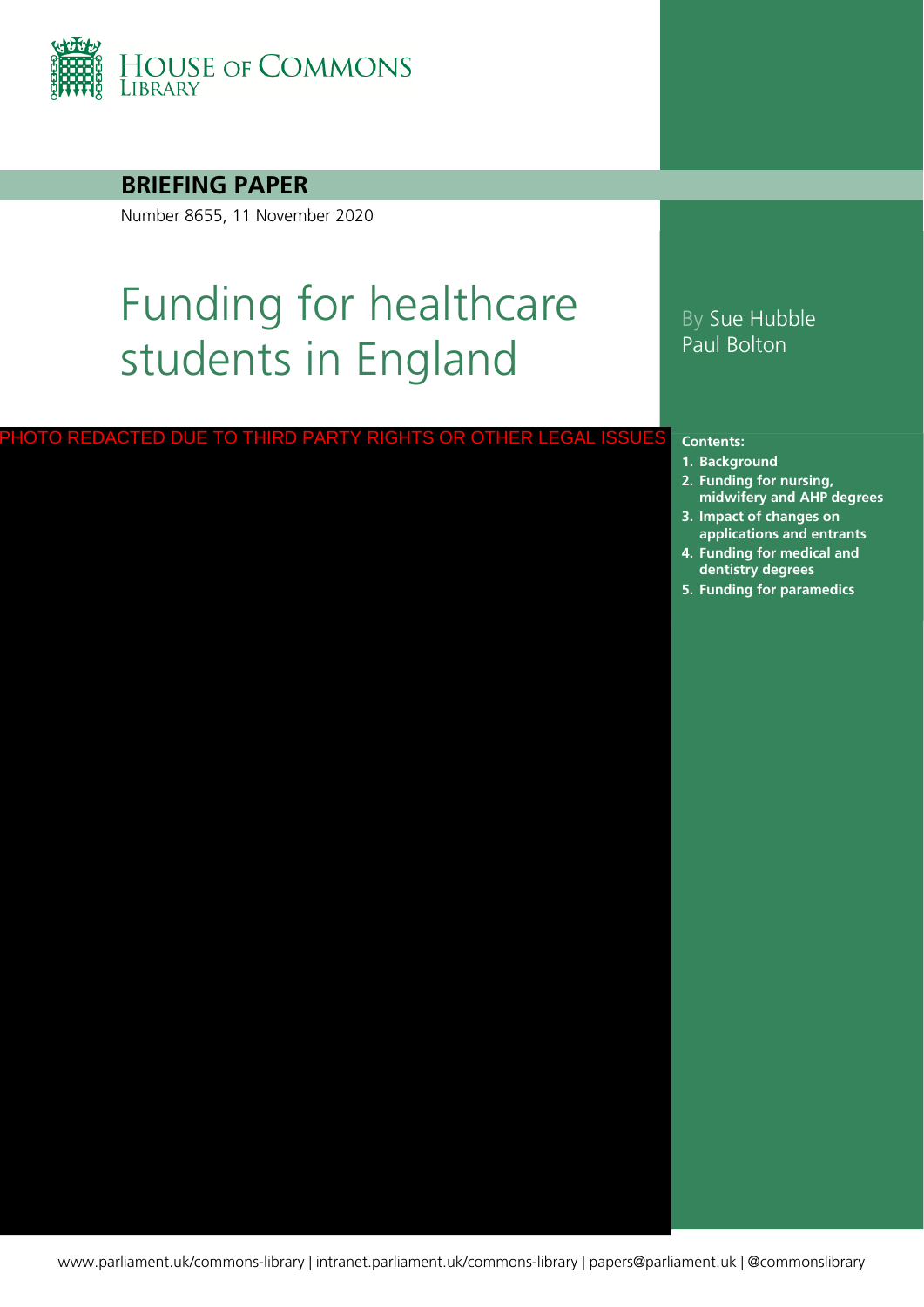# **Contents**

|            | <b>Summary</b>                                                                        | 3                    |
|------------|---------------------------------------------------------------------------------------|----------------------|
| 1.         | <b>Background</b>                                                                     | 5                    |
| 1.1        | Funding for second degrees                                                            | 5                    |
| 2.         | <b>Funding for nursing, midwifery and AHP degrees</b>                                 | 7                    |
| 2.1        | Funding as a second degree                                                            | 8                    |
| 2.2        | Funding from September 2020                                                           | 8                    |
| 3.<br>3.1  | Impact of changes on applications and entrants<br>Nursing<br>Applications<br>Entrants | 10<br>10<br>10<br>11 |
| 3.2<br>3.3 | Other Allied Health Professions<br>Applications<br>Entrants<br>Comment                | 13<br>13<br>14<br>15 |
| 4.         | <b>Funding for medical and dentistry degrees</b>                                      | 16                   |
| 4.1        | Funding as a second degree                                                            | 16                   |
| 4.2        | Medicine and dentistry applicants 2020                                                | 18                   |
| 5.         | <b>Funding for paramedics</b>                                                         | 19                   |
| 5.1        | Funding changes from September 2020                                                   | 20                   |
| 5.2        | Funding as a second degree                                                            | 21                   |
|            |                                                                                       |                      |

Cover page image copyright [16 November 2014 –](https://www.flickr.com/photos/reway2007/15618904107/in/photolist-pNbY38-ao15x5-eZG9EY-jnsiuH-bpDmKg-bF6UuA-bd6Ae4-6PEAC6-7VLnYd-5kNVsU-cCVLkf-4LLaqL-eZuMDF-aDDAyG-8xexhL-4QgnYX-nirJ5C-pFJp9d-8Ppkc6-q28dHa-5Sz1Fv-as3cmq-bpDmia-3f5EAU-q1ZfbE-qitMd9-q28e7M-q26HG8-2Ktinj-97uHCk-6qqDgc-8Lrt75-6sdCW9-8HZ3L-4djZMV-arZYav-arZYkF-oMJJ7P-5XoVVa-pJBATU-bpD7Xx-bpD7Ji-5jZAPH-ps6RTK-eZG9E5-6aoJot-pGrKq9-a9TugS-aDMEZy-8Scmo6) in recovery by [Reway2007.](https://www.flickr.com/photos/reway2007/) Licensed under [CC BY 2.0](https://creativecommons.org/licenses/by-nc-sa/2.0/) / image cropped.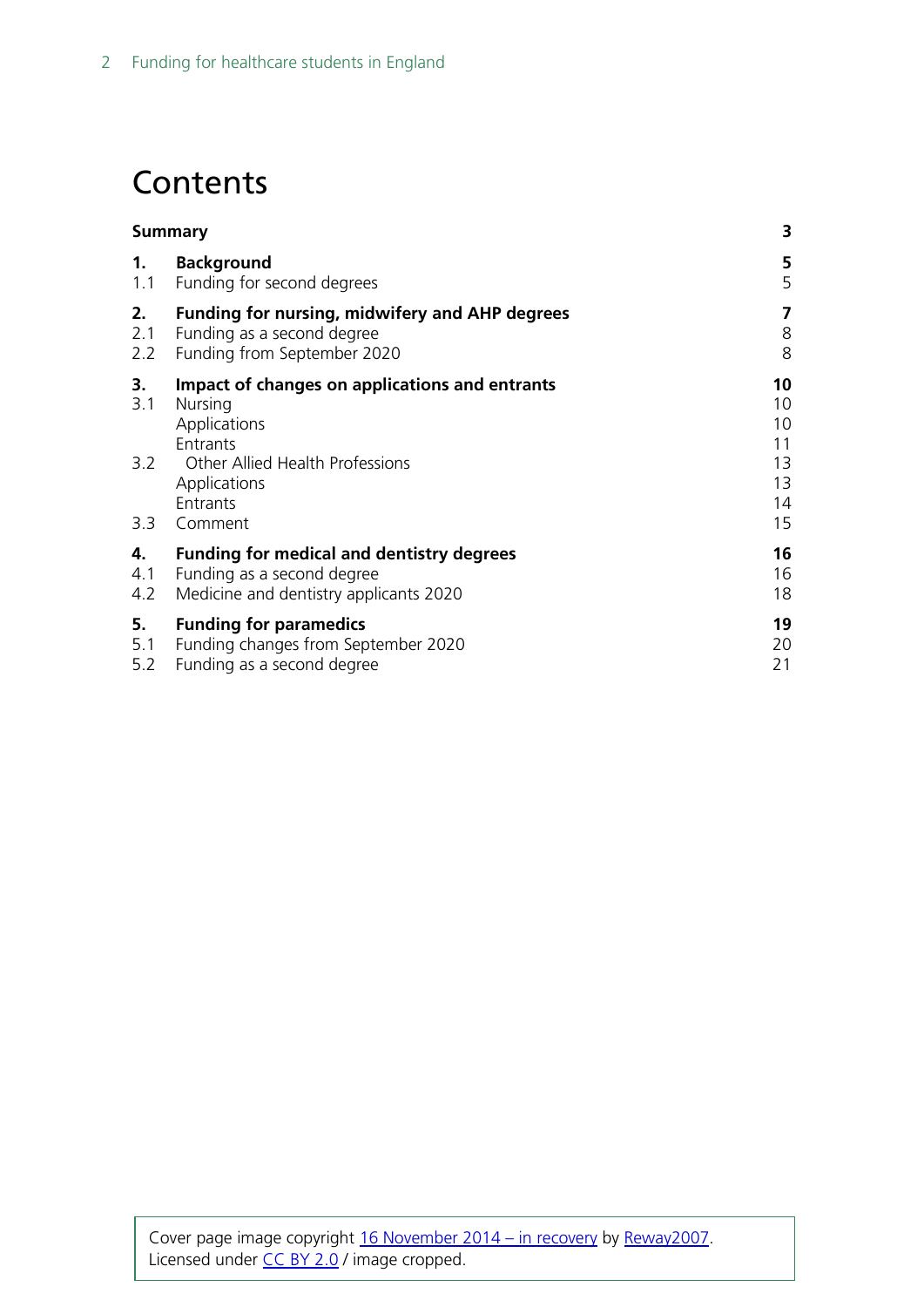# <span id="page-2-0"></span>Summary

Up until August 2017 students taking certain healthcare degrees, including nursing and midwifery, were funded by **NHS Bursaries** – these were a package of support which included the payment of tuition fees and funding for living costs. NHS Bursaries were abolished for all new entrants starting healthcare courses in the academic year 2017/18 and these students were transferred onto the **standard support system** of loans for fees and maintenance.

These changes were highly controversial and concerns were expressed about the impact of these changes on recruitment to healthcare professions.

**Applicants for nursing fell in the first two years after the change in funding was introduced. The number from England fell by 23% in 2017 and 12% in 2018, an overall fall of 32%.** There were much smaller falls in applicants from the rest of the UK.



There was an **increase of 4% in 2019 and a larger increase of 17% in 2020,** but these only partially reversed the earlier falls. The increase in applicants in 2020 has been linked in part to the coronavirus pandemic and the way it has underlined the high esteem the profession is held in.

Applicants and entrants to nursing degrees tend to be somewhat older than most other full-time students. **The drop in nursing applicants was largest among mature students** and smallest among those aged under 20. However, **the increase in applicants in 2020 was substantially larger among mature students**.

Nursing saw the largest fall in applicants of any subject allied to medicine in 2017 and 2018. There were falls of more than 20% in applicants for nutrition, aural and oral science and medical technology**.**

At four weeks after the A-level results day **in 2020 there were 25,900 nursing applicants from England with a confirmed place. This was up by 23% on the same date in 2019 and a new record high.** The largest increases were among older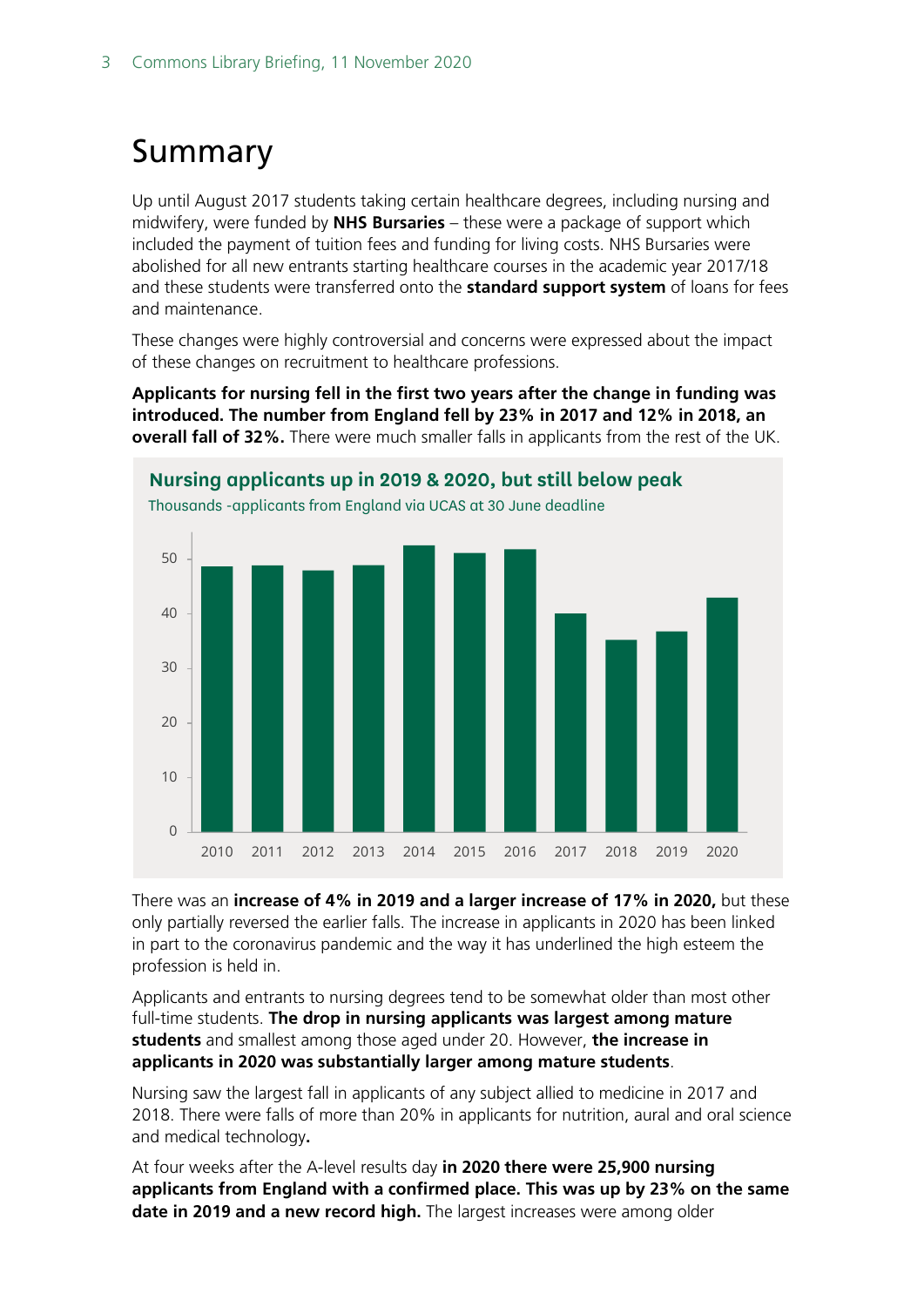applicants with a 31% increase in placed applicants aged 30-34 and a 40% increase in those aged 35 and older.



There have always been many more applicants than places for nursing and the number of applicants from England who were **accepted** has fallen by a much smaller amount: **a fall of 3% in 2017 and a further fall of 4% in 2018. If all part-time students are included the fall in entrants from England in 2017 was down by 13%**.

The funding reforms did not affect medical and dentistry students and paramedics as these students are funded differently.

On 18 December 2019 the Government [announced](https://www.gov.uk/government/news/nursing-students-to-receive-5-000-payment-a-year) that **from September 2020 new and continuing nursing, midwifery and allied health professional students** would receive a **maintenance grant of £5,000 per year and extra payments of up to £3,000**. On 19 January 2020 it was further [announced](https://www.gov.uk/government/news/paramedic-students-will-get-5000-support-payment-each-year) that the new grants would for the first time **include paramedics**.

The cancellation of 2020 A-level examinations and use of centre assessed grades meant **more students than expected met their grades for medical and dental school places**. To alleviate pressure on places the government lifted the cap on these places in 2020-21. The latest data show an **increase of 650, or 8%, in the number English students with places on medicine and dentistry courses in 2020.**

This paper outlines the current funding system for: healthcare students, medical and dentistry students and paramedics and discusses the impact of the 2017 reforms on entrants to healthcare degrees.

Background to the reforms is given in library briefing, *[Reform of support for healthcare](https://researchbriefings.files.parliament.uk/documents/CBP-7436/CBP-7436.pdf)  [students in England](https://researchbriefings.files.parliament.uk/documents/CBP-7436/CBP-7436.pdf)*, 2 February 2017.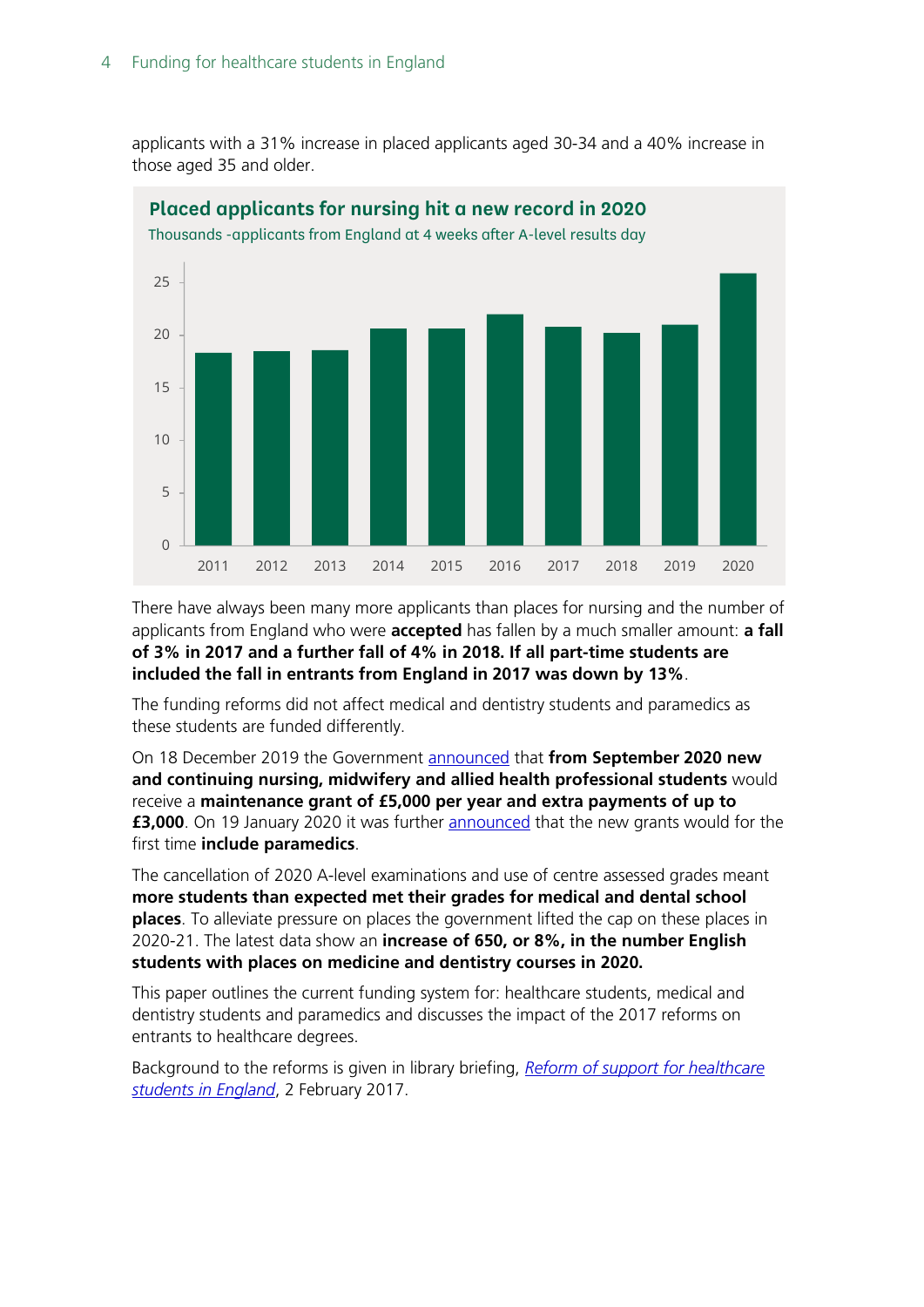# <span id="page-4-0"></span>1. Background

In 2016 the Government announced that the funding of healthcare students would be reformed. Following a consultation, from 1 August 2017 **NHS Bursaries** for undergraduate students starting courses in nursing, midwifery and other allied health professions (AHP) **were abolished** and these students became funded in the same way as all other full-time undergraduate students. The changes were brought in under the *[Education \(Student Fees, Awards and Support\) \(Amendment\)](https://www.legislation.gov.uk/uksi/2017/114/memorandum/contents)  [Regulations 2017](https://www.legislation.gov.uk/uksi/2017/114/memorandum/contents)* SI 114. Subsequently in 2018 NHS bursaries were abolished for postgraduate students.

These reforms were highly controversial and concerns were expressed about the impact that the changes would have on recruitment for these professions.

England is the only one of the four UK regions that has ended the bursary scheme for nursing students – Northern Ireland, Scotland and Wales have all retained some form of bursary-funded model for preregistration nurse education.

**Medical and dentistry** students also receive NHS Bursaries for part of their courses, but these students were not included in the reforms and these students **continue to receive NHS Bursaries**.

### **Box 1: NHS Bursaries**

The last cohort of students to receive NHS Bursaries for nursing, midwifery and AHP degrees started their courses in September 2016. For these new full-time students the NHS Bursary consisted of the following elements:

- A **non-means tested grant of £1,000** per year (pro-rata for part-time students)
- A **means tested bursary** to help with living costs of up to: £3,191 for students living away from home and in London £2,643 for students living away from home and outside London £2,207 for students living at home.
- Other **bursary elements** such as **extra week's allowances** for courses that run for longer than 30 weeks and 3 days each academic year, and practice placement expenses.

Students who qualified for a bursary also had the costs of their **tuition paid directly** to their higher education institution by the NHS. Healthcare students could also apply for a non-income assessed **reduced rate maintenance loan** from Student Finance England.

#### **Paramedics were also not covered by the reforms** as they were

never included in the NHS bursary system.

Background to the reforms is given in library briefing, *[Reform of support](https://researchbriefings.files.parliament.uk/documents/CBP-7436/CBP-7436.pdf)  [for healthcare students in England](https://researchbriefings.files.parliament.uk/documents/CBP-7436/CBP-7436.pdf)*, 2 February 2017.

# <span id="page-4-1"></span>1.1 Funding for second degrees

In 2008 the Government abolished funding for students taking second degrees that were at an **equivalent or lower level** to one that they already held. The equivalent or lower level qualification (ELQ) rules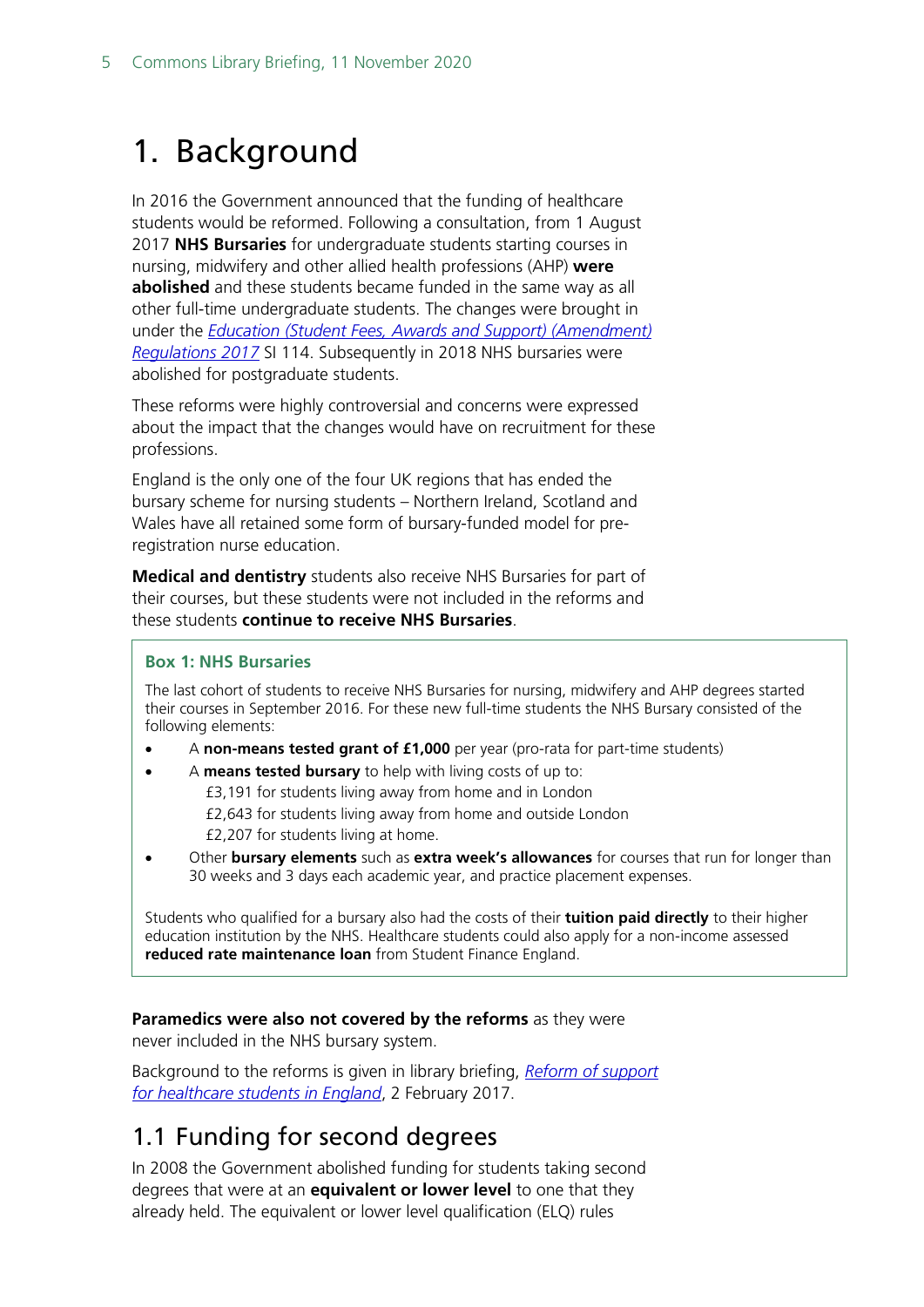contained **exemptions** for a limited number of subjects that were deemed to be of public benefit – medicine and dentistry were included as exempt subjects.

The list of exempt subjects has been extended over time and now includes some healthcare subjects.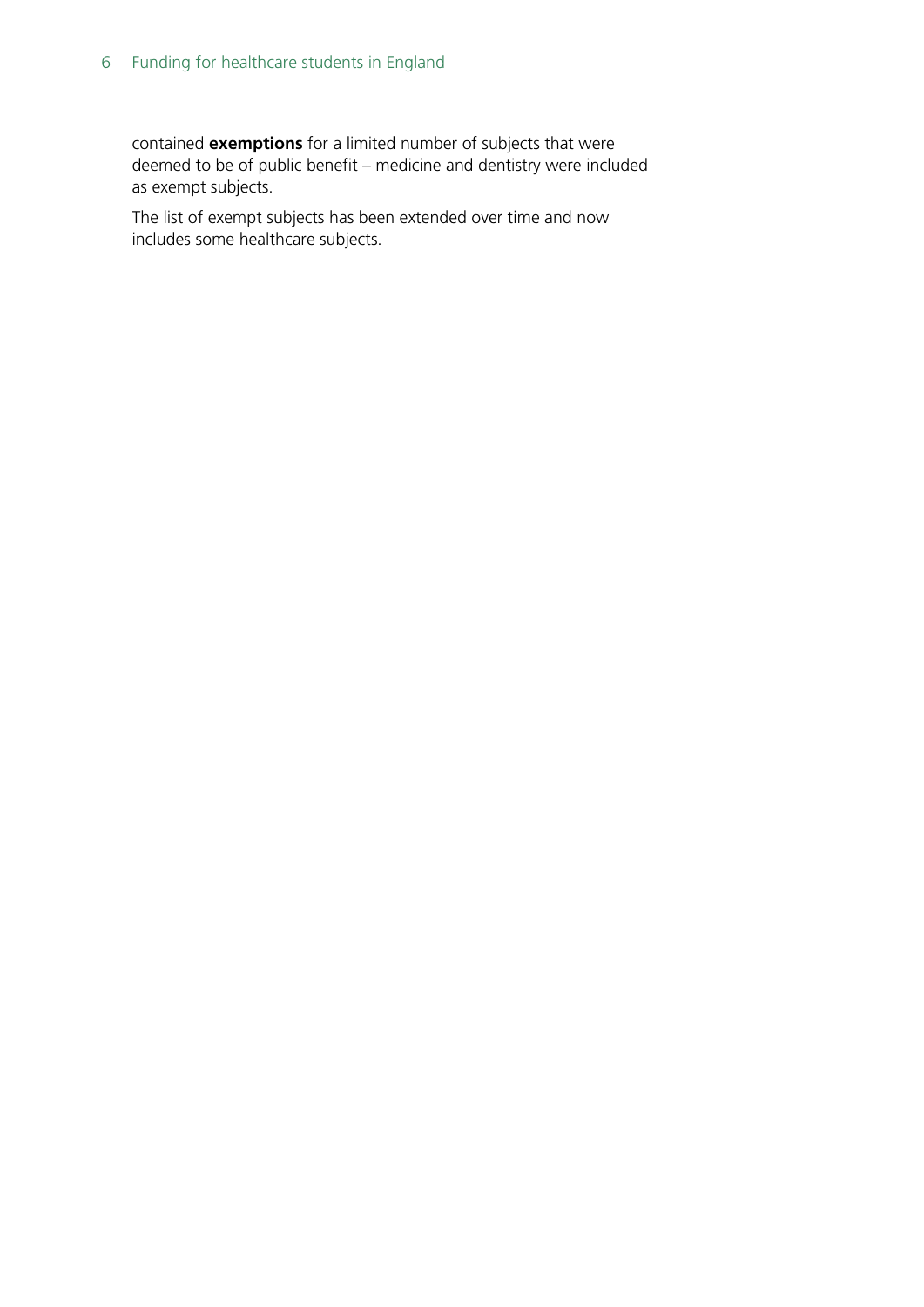# <span id="page-6-0"></span>2. Funding for nursing, midwifery and AHP degrees

Since 1 August 2017 all new entrants to nursing, midwifery and other allied health professional (AHP) degrees have been funded by the **standard student support package** - students are eligible to apply for a **tuition fee loan** to cover the cost of fees and a **maintenance loan** to help with living costs. Students may also be eligible for other grants depending on their circumstances.

Information on funding for students is available on the GOV.UK website at [Student Finance,](https://www.gov.uk/student-finance) in a booklet by Student Finance England, [Student](http://media.slc.co.uk/sfe/1920/ft/sfe_how_you_are_assessed_and_paid_guide_1920_o.pdf)  finance – [how you're assessed and paid 2019/20](http://media.slc.co.uk/sfe/1920/ft/sfe_how_you_are_assessed_and_paid_guide_1920_o.pdf) and on the NHS Health Careers website at [Financial support at university.](https://www.healthcareers.nhs.uk/career-planning/study-and-training/considering-or-university/financial-support-university)

At the time of the reforms the Government said that transferring healthcare students to the standard student finance system would **increase the amount of support for these students by 25 percent** and enable universities to provide up to **10,000 additional training places** for nursing and other health professional courses.<sup>1</sup>

#### **Discretionary funds for nursing students**

As part of the reforms in funding a new Learning Support Fund (LSF) came into force on 1 August 2017. The LSF provides **supplementary funding** to higher education student loans, for eligible new students starting pre-registration healthcare courses on or after 1 August 2017.

The LSF consists of three different allowances:

- **Child Dependants Allowance** this allows students who have parental responsibility for a child under 15 years, or under 17 years if registered with special educational needs, to claim a **£1000 grant per academic year** which is paid in three termly instalments.
- **Travel and Dual Accommodation Expenses** this lets students who have been on a practice placement to claim back travel and temporary accommodation costs incurred as part of the placement.
- **Exceptional Support Fund (ESF)** students who find themselves in financial difficulty can apply for a grant of **up to £3000 per academic year** to help bridge the shortfall between their income and expenditure to allow them to continue with their studies.

Information on the LSF is available in an NHSBSA publication, NHS [Financial Support for Healthcare Students 2019/20 –](https://www.nhsbsa.nhs.uk/sites/default/files/2019-07/LSF%20Student%20guidance%20booklet%20%202019-20%20%28V1%29%2007%202019_0.pdf) Guidance for [students Learning Support Fund.](https://www.nhsbsa.nhs.uk/sites/default/files/2019-07/LSF%20Student%20guidance%20booklet%20%202019-20%20%28V1%29%2007%202019_0.pdf)

LSF is **supplementary** funding and students who are eligible for support are still eligible to apply for other forms of extra support

<span id="page-6-1"></span><sup>1</sup> HM Treasury, [Spending Review and Autumn Statement, November 2015,](https://www.gov.uk/government/uploads/system/uploads/attachment_data/file/479749/52229_Blue_Book_PU1865_Web_Accessible.pdf) p32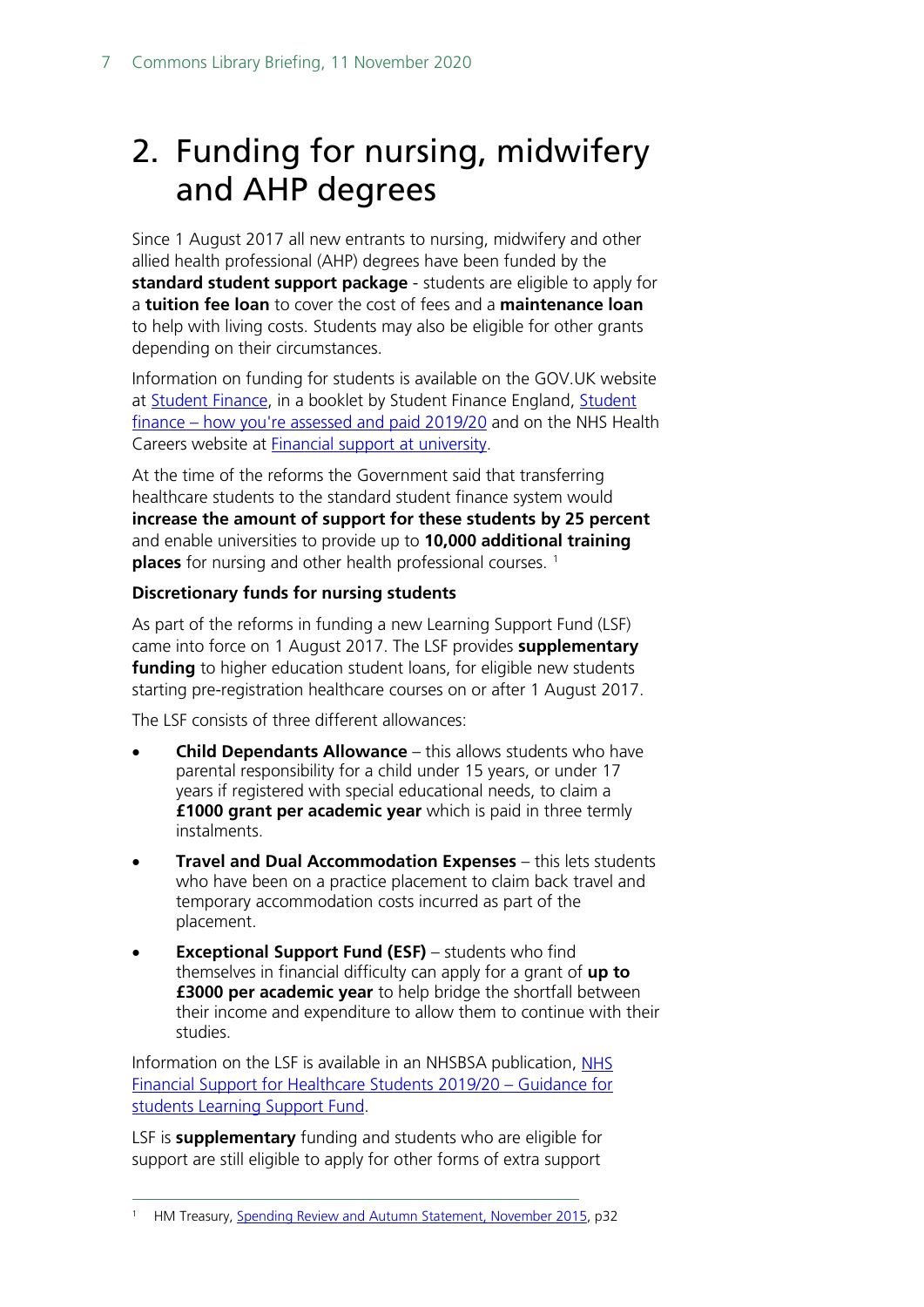through the standard higher education student support system such as - Childcare Grants and Adult Dependants Grants and institutional hardship funding which is available from universities.

## <span id="page-7-0"></span>2.1 Funding as a second degree

Up until 2017/18 students taking second degrees in healthcare subjects were not eligible for student funding.

As part of the funding reforms the Government **extended the equivalent or lower level qualification (ELQ) exemptions** to cover new **undergraduate students** starting ordinary degrees, or honours degrees in **nursing, nursing and social work, midwifery and allied health professional subjects on a full-time or part-time basis**. Students starting these courses in September 2017 would therefore be eligible for the full student support package.<sup>[2](#page-7-2)</sup>

In 2018/19 the ELQ exception was extended further to include new students starting diplomas, foundation degrees, ordinary degrees or honours degrees in pre-registration **dental therapy and dental hygiene** courses on a full-time or part-time basis and **full-time postgraduate pre-registration courses in nursing, midwifery and AHP.**

# <span id="page-7-1"></span>2.2 Funding from September 2020

The Government announced in a press release on 18 December 2019, ["Nursing students to receive £5,000 payment a year"](https://www.gov.uk/government/news/nursing-students-to-receive-5-000-payment-a-year), that **from September 2020 new and continuing nursing students** would receive extra payments in addition to their standard student funding:

Nursing students will benefit from guaranteed, additional support of **at least £5,000 a year** to help with living costs.

The funding will be given to all new and continuing degree-level nursing, midwifery and many allied health students from September 2020. It is expected to benefit more than 35,000 students every year.

The announcement of the funding comes ahead of the UCAS [university application](https://www.healthcareers.nhs.uk/nursing-careers) deadline of 15 January.

The funding comes as part of the government's pledge to increase nurse numbers by 50,000 over the next 5 years.

Students will receive at least £5,000 a year, with up to **£3,000 further funding available** for eligible students, including for:

- specialist disciplines that struggle to recruit, including mental health
- an additional childcare allowance, on top of the £1,000 already on offer
- areas of the country which have seen a decrease in people accepted on some nursing, midwifery and allied health courses over the past year

<span id="page-7-2"></span><sup>2</sup> Health [Reforming healthcare education funding: creating a sustainable future](https://www.gov.uk/government/uploads/system/uploads/attachment_data/file/539774/health-education-funding-response.pdf)  [workforce Government Response to public consultation,](https://www.gov.uk/government/uploads/system/uploads/attachment_data/file/539774/health-education-funding-response.pdf) July 2016 p16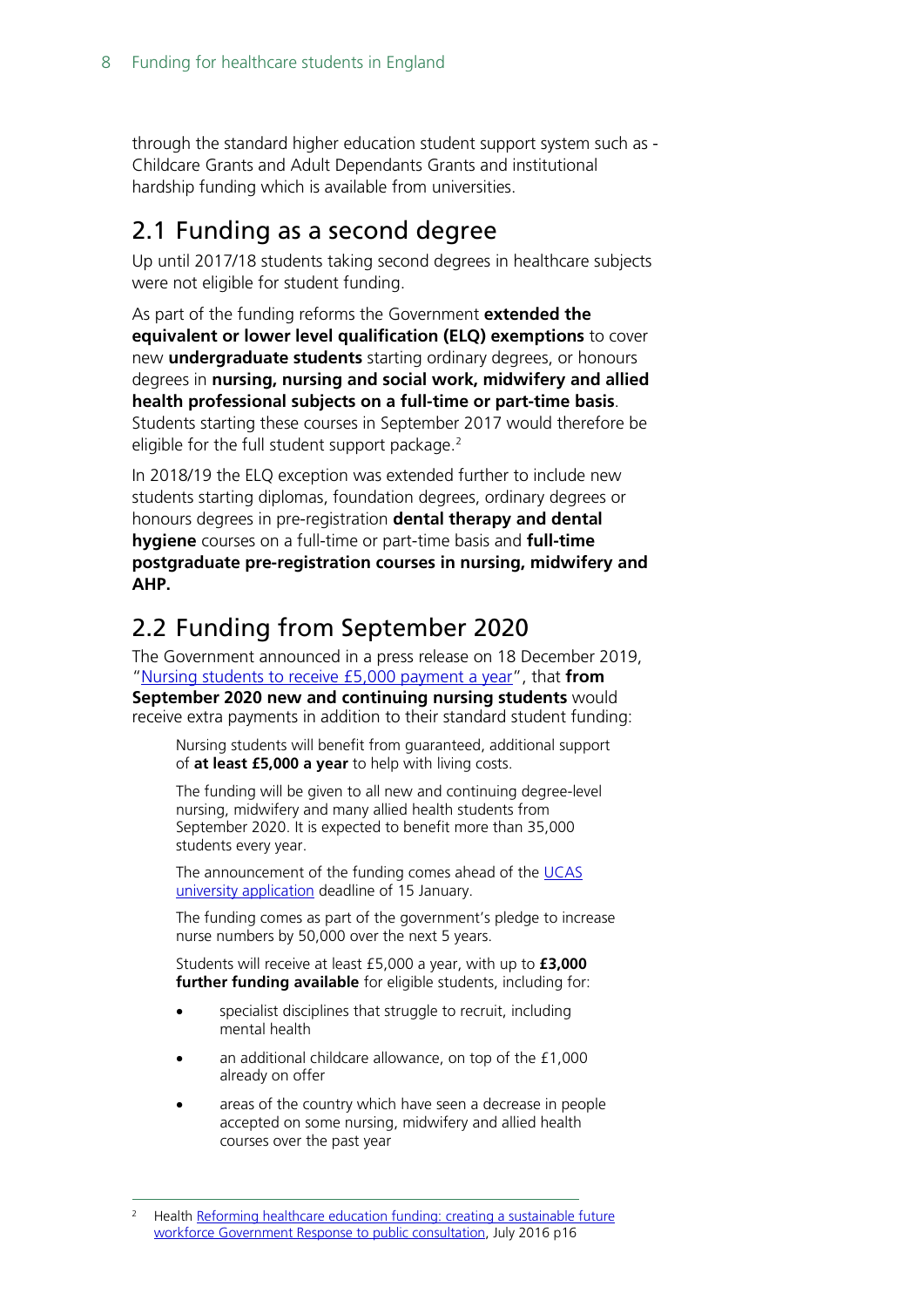This means that some students could be eligible for up to £8,000 per year, with everyone getting at least £5,000. The funding will be available from next year. Further details on who can access the support will be available in early 2020.

The new maintenance grant funding is an **extension of the NHS Learning Support Fund** (NHS LSF), which provides supplementary funding for eligible pre-registration healthcare students.

From 1 September 2020, the NHS LSF will be extended to include a **Training Grant** and additional **Parental Support** will replace the current Child Dependants Allowance.

The NHS LSF is made up of six elements of supplementary funding. These are:

#### • **Training Grant**

£5,000 per year academic for all new and continuing students

#### • **Specialist subject payment**

£1,000 for all new students studying a specialist subject.

#### • **Regional incentive**

Further details about this allowance will be made available in due course.

#### • **Parental Support**

New and continuing students with child dependants will have access to £2,000 per academic year.

#### • **Travel and Dual Accommodation Expenses**

Reimbursement of additional travel and any temporary accommodation costs incurred as a result of attending a practice placement.

#### • **Exceptional Hardship Fund**

Up to £3,000 per academic year for students who find themselves in unforeseen financial hardship.

Students wanting to apply for any elements of the NHS LSF musty be studying **on an eligible programme** at a university **in England** – students studying at institutions in Scotland, Wales and Northern Ireland are not eligible to apply for the new grants.

The **NHS Business Services Authority** (NHSBSA) is administering the new maintenance grant on behalf of the Department of Health and Social Care. Students have been able to register online for an account and apply since the 1 July 2020, information on applying is available on the NHSBSA website at [NHS Learning Support Fund.](https://www.nhsbsa.nhs.uk/nhs-learning-support-fund)

The NHSBSA have published guidance on the Learning Support Fund:

- [Financial support for healthcare students 2020/21](https://www.nhsbsa.nhs.uk/sites/default/files/2020-06/NHS%20LSF%20guidance%20booklet%20%28V1%29%2006.2020%20%28003%29.pdf)
- NHS financial support for health students (4<sup>th</sup> edition) NHS [Learning Support Fund](https://assets.publishing.service.gov.uk/government/uploads/system/uploads/attachment_data/file/896369/nhs-financial-support-for-health-students-4th-edition-learning-support-fund-2020-to-2021.pdf)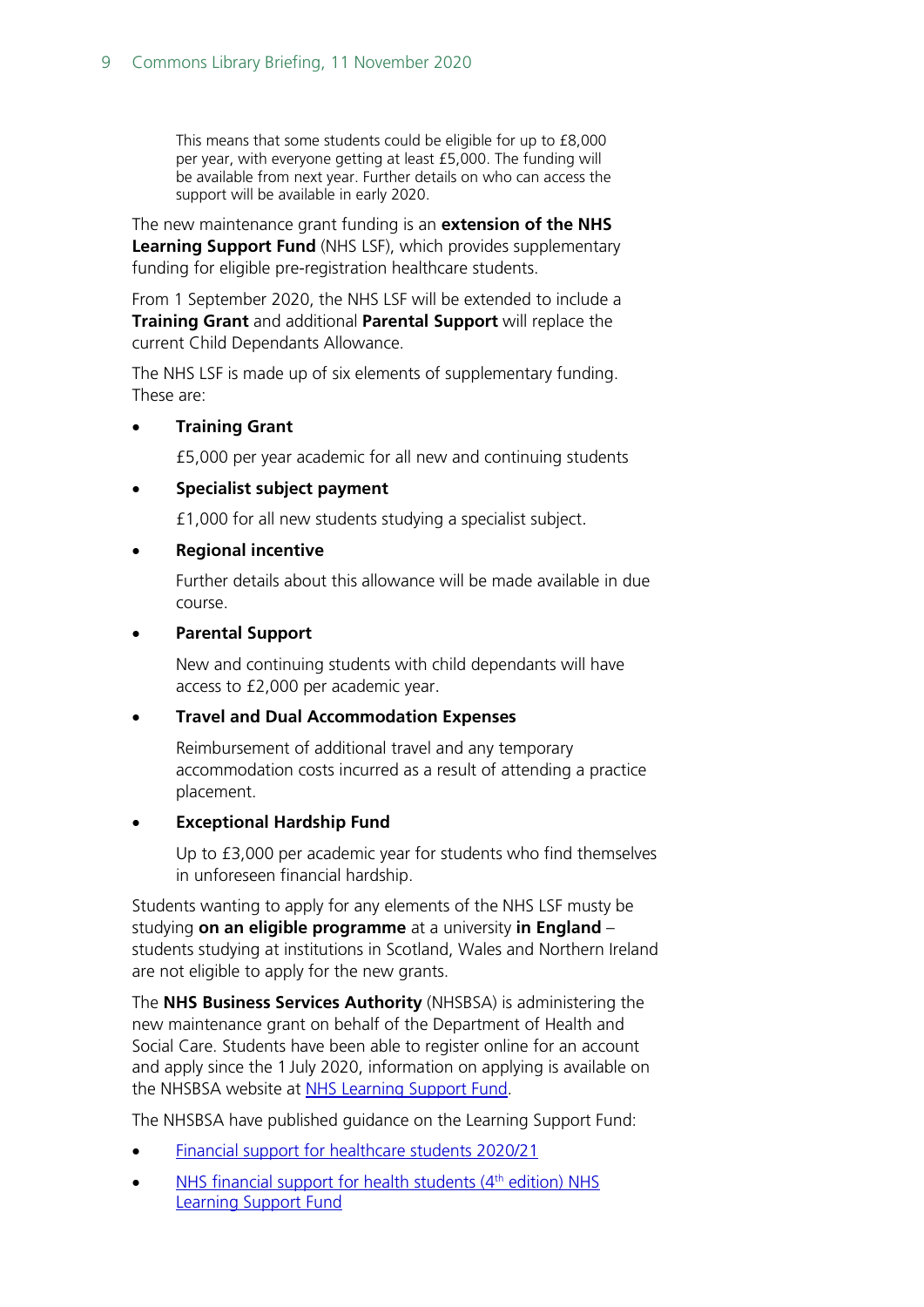# <span id="page-9-0"></span>3. Impact of changes on applications and entrants

# <span id="page-9-1"></span>3.1 Nursing

## <span id="page-9-2"></span>Applications

The number of applicants through UCAS for nursing from England up to the 30 June (pre-clearing) deadline went down from 51,840 in 2016 to 40,060 in 2017; **a fall of 23%**. There were falls in applicants from the other home countries, but these were much smaller; 2% from Scotland 6% from Northern Ireland and 10% from Wales.<sup>[3](#page-9-3)</sup>

Numbers **fell again in 2018**. Applicants from England up to the 30 June deadline fell to 35,260 or **12% down** on the equivalent stage in the 2017 cycle.



There was an **increase of 4% in 2019 and a larger increase of 17% in 2020,** but these only partially reversed the earlier falls. Trends are shown in the chart opposite. The 2018 figure was the **lowest since nursing courses first started to be included in the UCAS system a decade ago**. [4](#page-9-4)

Applicants and entrants to nursing degrees tend to be somewhat older than most other full-time students. **The 2016-18 drop in nursing applicants was largest among mature students** and smallest among those aged under 20. The largest increase in 2019 was in those under 20 at 9%. There was little or no increase in some of the older age groups in 2019. In contrast, **the increase in 2020 was substantially larger among older groups; 28% in the 20-34 group and 40% in** 

<span id="page-9-3"></span><sup>&</sup>lt;sup>3</sup> [2017 cycle applicant figures –](https://www.ucas.com/corporate/data-and-analysis/ucas-undergraduate-releases/2017-cycle-applicant-figures-june-deadline-0) June deadline, UCAS

<span id="page-9-4"></span><sup>4</sup> [2019 cycle applicant figures –](https://www.ucas.com/data-and-analysis/undergraduate-statistics-and-reports/ucas-undergraduate-releases/applicant-releases-2019-cycle/2019-cycle-applicant-figures-30-june-deadline) June deadline, UCAS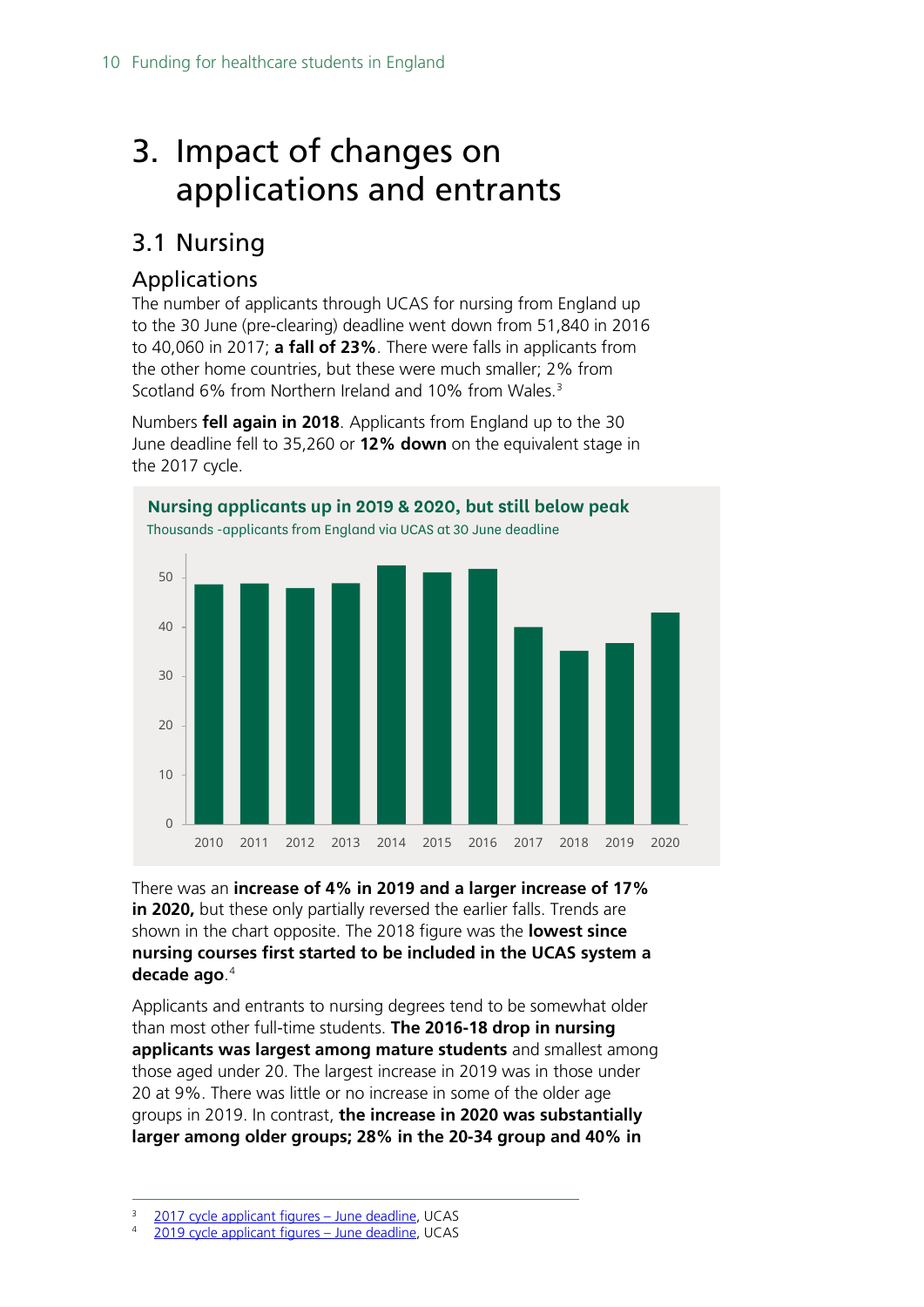**the 35+ group compared to 17% overall**. Trends are set out in the table on the following page.

**The increase in applications to study nursing has been linked to the coronavirus pandemic** and the way it has underlined the high esteem the profession is held in. The number of new applicants to nursing between January and June 2020 were up by 63% on the same period in 2020. The Ucas head of analysis said:<sup>[5](#page-10-1)</sup>

One trend we should all be particularly thankful for is the number of people who've clearly been inspired in recent weeks to study nursing. Never has the nation been so indebted to these professionals, who have worked tirelessly and selflessly over recent weeks and months to keep us safe.

## **English applicants to nursing by age**

Number by 30 June deadline each year

|              |        |        |        |        |        |        |        |       | change  |         |
|--------------|--------|--------|--------|--------|--------|--------|--------|-------|---------|---------|
|              | 2014   | 2015   | 2016   | 2017   | 2018   | 2019   | 2020   | Trend | 2016-18 | 2018-20 |
|              |        |        |        |        |        |        |        |       |         |         |
| Under 20     | 15,150 | 15,250 | 15,070 | 13,090 | 12,470 | 13,610 | 14,480 |       | $-17%$  | $+16%$  |
| $20 - 24$    | 14.170 | 13,200 | 12,510 | 9,590  | 8,190  | 8,120  | 8,940  |       | $-35%$  | $+9%$   |
| $25 - 29$    | 8,300  | 7,930  | 8,220  | 5,700  | 4,620  | 4,770  | 5,540  |       | $-44%$  | $+20%$  |
| $30 - 34$    | 5,550  | 5,250  | 5,570  | 3,870  | 3,290  | 3,300  | 4,210  |       | $-41%$  | $+28%$  |
| $35+$        | 9,380  | 9.530  | 10,470 | 7,810  | 6,690  | 7,010  | 9,800  |       | $-36%$  | $+46%$  |
| <b>TOTAL</b> | 52,550 | 51.160 | 51,840 | 40,060 | 35,260 | 36,810 | 42,970 |       | $-32%$  | $+22%$  |

Source: 2020 applicant figures - [30 June deadline, UCAS,](https://www.ucas.com/data-and-analysis/undergraduate-statistics-and-reports/ucas-undergraduate-releases/applicant-releases-2020/2020-cycle-applicant-figures-30-june-deadline)

An [Ucas Insight](https://www.ucas.com/corporate/news-and-key-documents/news/new-ucas-insight-shows-health-and-social-care-professions-among-most-diverse-and-welcoming-courses) from June 2020 looked at the diversity of those applying for and starting courses in nursing and social work.

## <span id="page-10-0"></span>**Entrants**

There have always been many more applicants than places for nursing. **In the past only around 40% of applicants were accepted**. The drop in applicants in 2017 and 2018 reduced the gap between applicants and acceptances, but did not see the number of applicants fall below the number of places. This meant that the number of applicants from England who were accepted fell by a much smaller amount. In 2017 from 22,630 to 22,045, **a fall of 3%.** There was a **further fall of 1% in 2018** to 21,745**.** The acceptance rate was 44% in 2016 and increased to 55% in 2017 and 62% in 2018. [6](#page-10-2)

#### The number of **acceptances from England increased by 6% in 2019 to 23,060. The highest number for at least a decade**. [7](#page-10-3)

Final data on accepted applicants in 2020 are not expected to be published until mid-December. The latest data are the number of placed applicants at 10 September -four weeks after A-level results day. Final numbers may be somewhat higher, but **applicants from England** 

<span id="page-10-1"></span><sup>&</sup>lt;sup>5</sup> Wonkhe blog 8 July 2020, <u>Keep calm – [students still want to study](https://wonkhe.com/blogs/keep-calm-students-still-want-to-study/)</u>

<span id="page-10-2"></span> $\frac{6}{7}$  ['End of cycle data resources'](https://www.ucas.com/data-and-analysis/ucas-undergraduate-releases/ucas-undergraduate-end-cycle-data-resources), UCAS

<span id="page-10-3"></span>ibid.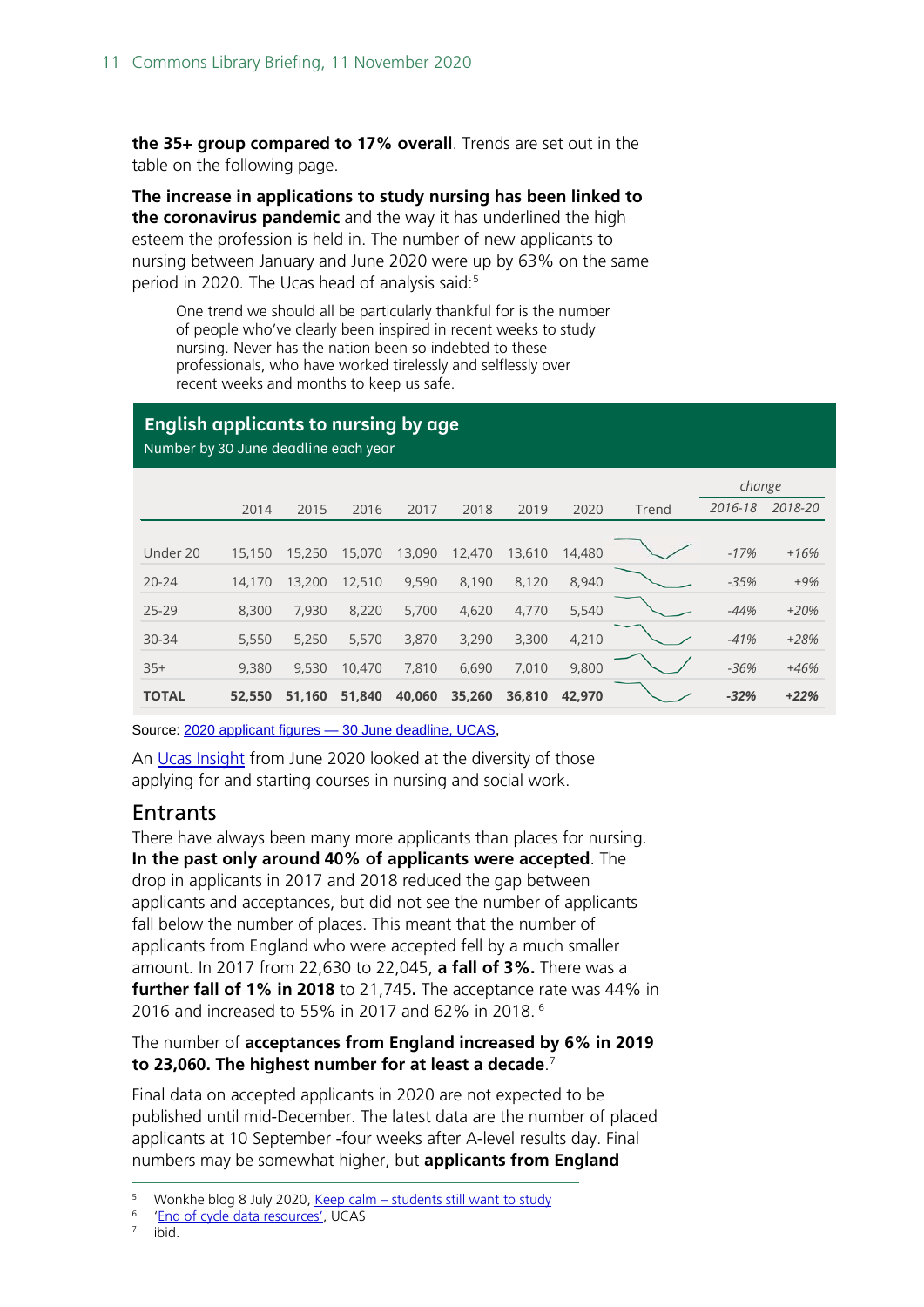

**with a confirmed place in 2020 are already at a new record high of 25,900. This was up by 23% or 4,900 on the same date in 2019.**

Source[: Daily clearing analysis 10 September 2020,](https://www.ucas.com/data-and-analysis/undergraduate-statistics-and-reports/statistical-releases-daily-clearing-analysis-2020) UCAS

**The largest increases were among older applicants**. There was a 31% increase in placed applicants aged 30-34. The 40% increase in those aged 35 and older came after a 2019 total which was also a record high. The increase in those aged 35 and older accounted for around one third of the overall increase in placed applicants. 18 year old applicants ('school leavers') are the largest single age group. Their numbers with a confirmed placed were up by 22% in 2020.<sup>[8](#page-11-0)</sup>

The UCAS data covers full-time undergraduates only. Information from the Higher Education Statistics Agency covers all full- and part-time students. In 2017/18, the first year after the new funding rules were introduced, **the total number of first year students from England studying nursing at UK universities fell by 13% from 49,600 to 43,200.** The fall was **larger among part-time students** at 18% compared with 8% among full-timers. Numbers were broadly stable in 2018/19; an increase of 1% to 43,700. Within this there was a 6% increase in full-time starters and a 6% drop in those studying parttime.<sup>9</sup>

The table below shows how numbers changed by speciality in 2017/18 and 2018/19. The biggest falls over the period covered here among the larger specialities were in practice, clinical practice, learning disability and critical care nursing. There was an 8% *increase* in first year children's nursing students.

<span id="page-11-0"></span><sup>8</sup> [Daily clearing analysis 10 September 2020,](https://www.ucas.com/data-and-analysis/undergraduate-statistics-and-reports/statistical-releases-daily-clearing-analysis-2020) UCAS

<span id="page-11-1"></span>[HE student enrolments by subject of study and domicile 2014/15 to 2018/19,](https://www.hesa.ac.uk/data-and-analysis/students/table-22) HESA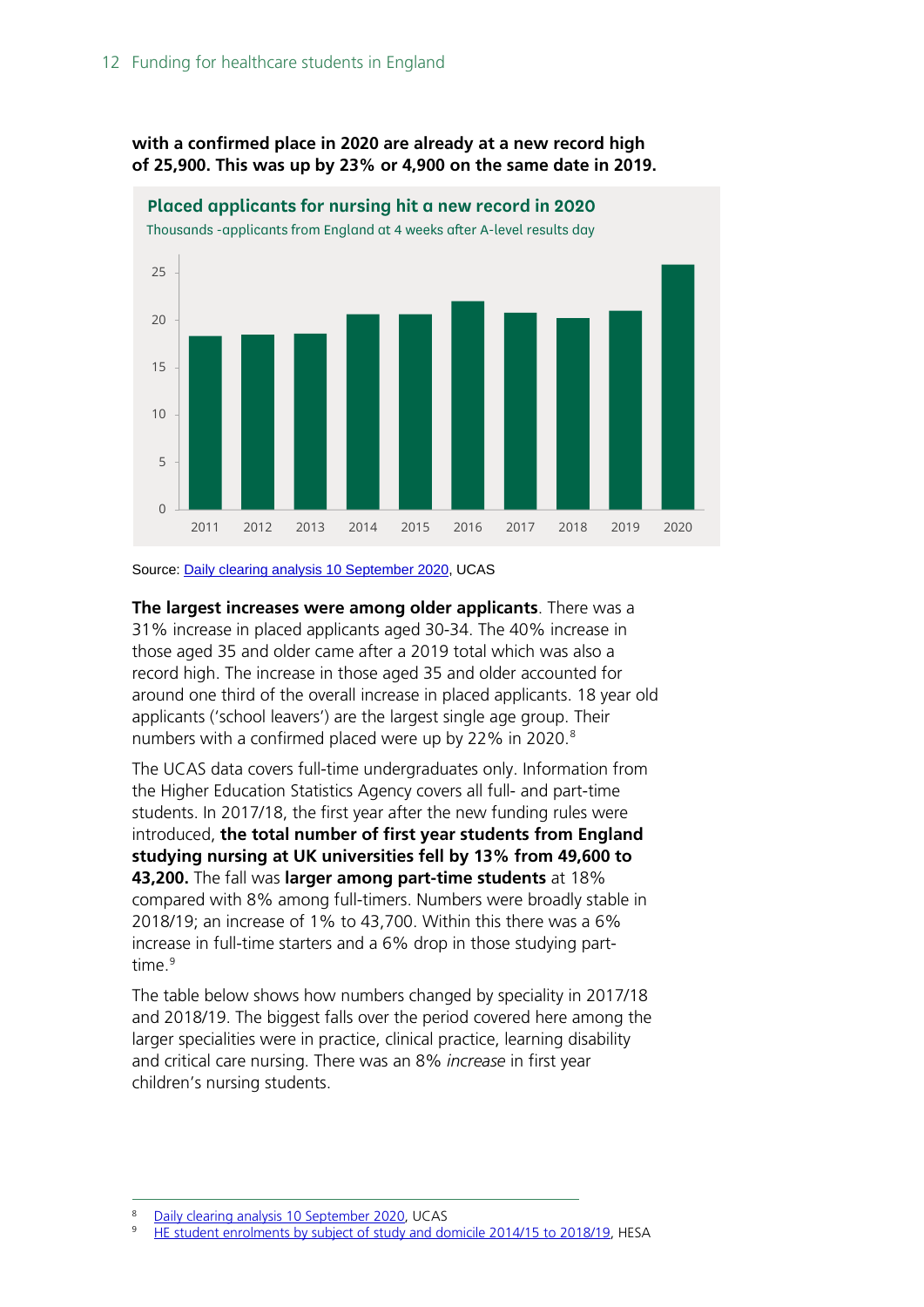### **First year nursing students from England**

Detailed subject breakdown, full- and part-time undegraduates

|                                  |         |         |         | change         |
|----------------------------------|---------|---------|---------|----------------|
|                                  | 2016/17 | 2017/18 | 2018/19 | 16/17 to 18/19 |
| <b>Nursing</b>                   | 19,775  | 17,210  | 17,315  | $-12%$         |
| Palliative care nursing          | 95      | 25      | 65      | $-32%$         |
| Clinical practice nursing        | 870     | 870     | 610     | $-30%$         |
| Community nursing                | 725     | 665     | 570     | $-21%$         |
| Health visiting                  | 110     | 55      | 85      | $-23%$         |
| School nursing                   | 60      | 45      | 35      | $-42%$         |
| Practice nursing                 | 1,240   | 445     | 265     | $-79%$         |
| Midwifery                        | 3,075   | 2,975   | 3,050   | $-1%$          |
| Children's nursing               | 2,205   | 2,310   | 2,375   | $+8%$          |
| Neonatal care                    | 40      | 45      | 50      | $+25%$         |
| Adult nursing                    | 13,780  | 11,695  | 12,145  | $-12%$         |
| Older people nursing             | 20      | 20      | 5       | $-75%$         |
| Dental nursing                   | 160     | 170     | 160     | $+0%$          |
| Mental health nursing            | 3,480   | 3,085   | 3,225   | $-7%$          |
| Learning disability nursing      | 510     | 315     | 300     | $-41%$         |
| Medical nursing                  | 385     | 180     | 155     | $-60%$         |
| Critical care nursing            | 515     | 440     | 350     | $-32%$         |
| Surgical nursing                 | 255     | 260     | 220     | $-14%$         |
| <b>Emergency nursing</b>         | 65      | 195     | 135     | $+108%$        |
| Nursing not elsewhere classified | 2,210   | 2,205   | 2,540   | $+15%$         |
| <b>TOTAL</b>                     | 49,575  | 43,210  | 43,655  | $-13%$         |

Source: [HE student enrolments by subject of study and domicile 2014/15 to 2018/19,](https://www.hesa.ac.uk/data-and-analysis/students/table-22) HESA

# <span id="page-12-0"></span>3.2 Other Allied Health Professions

## <span id="page-12-1"></span>Applications

The following table summarises recent data on number of applications through UCAS to all subjects allied to medicine. Unlike the earlier data on nursing these figures are for *applications* not *applicants*. As applicants can make up to five choices, which are all counted separately, there are many more applications than applicants. There is also the possibility that changes in the number of applications per applicant over time obscure trends in the underlying number of applicants. Equally, if the number of applications per applicant varies by subject then direct comparisons of the absolute numbers may not show the full picture.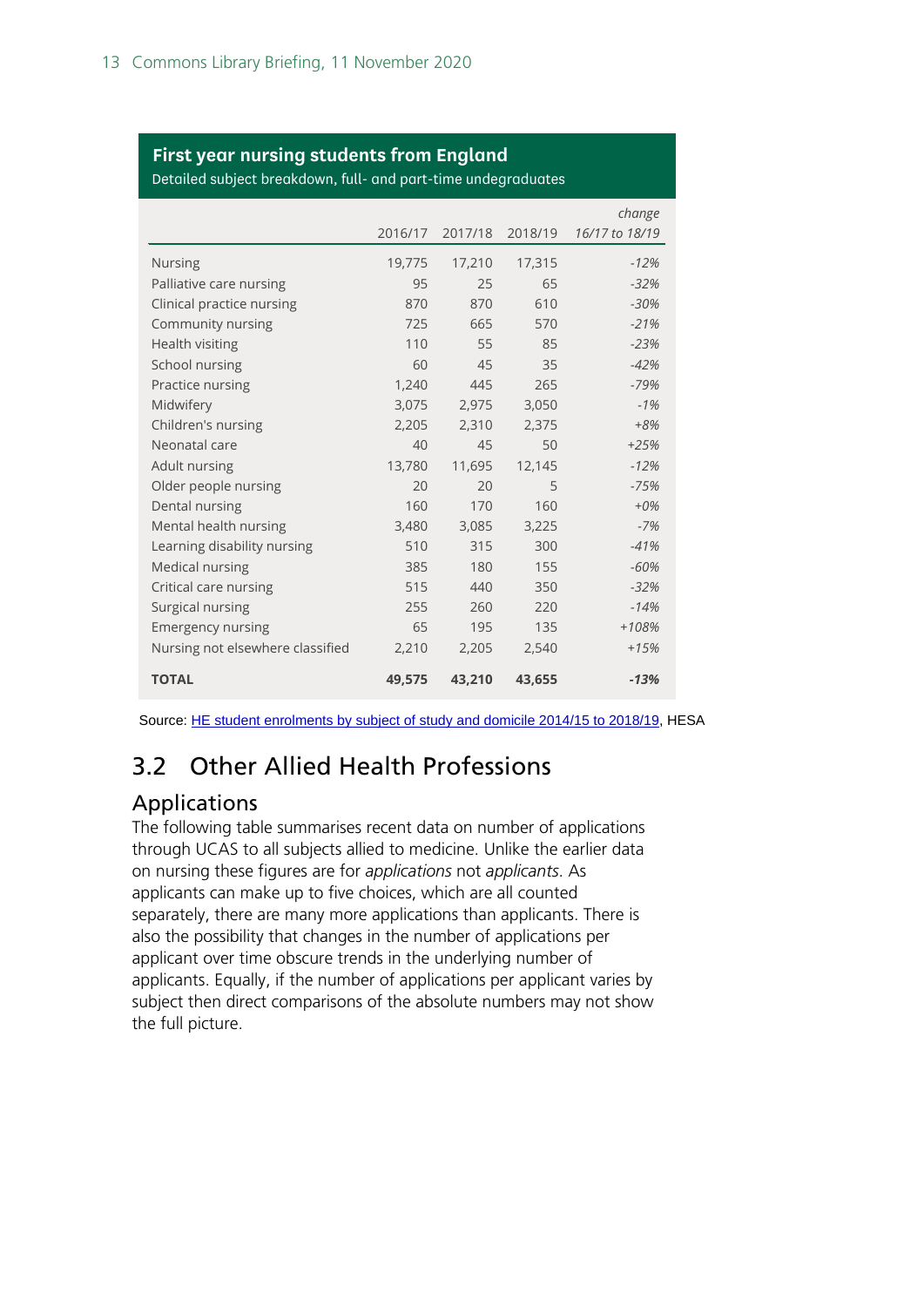### **Applications from England to subjects allied to medicine**

Thousands of applications to full-time undergraduate courses through UCAS by 30 June

|                                                 |       |       |       |       |       |       | change 2016 |
|-------------------------------------------------|-------|-------|-------|-------|-------|-------|-------------|
|                                                 | 2014  | 2015  | 2016  | 2017  | 2018  | 2019  | to 2019     |
| Anatomy, Physiology and Pathology               | 23.4  | 23.9  | 25.1  | 21.9  | 21.7  | 22.6  | $-10%$      |
| Pharmacology, Toxicology and Pharmacy           | 18.7  | 17.1  | 16.7  | 15.2  | 15.2  | 16.7  | $+0\%$      |
| <b>Complementary Medicine</b>                   | 1.8   | 2.1   | 2.1   | 2.2   | 2.0   | 1.8   | $-17%$      |
| <b>Nutrition</b>                                | 4.3   | 4.5   | 4.9   | 4.5   | 3.8   | 3.4   | $-30%$      |
| Ophthalmics                                     | 4.4   | 4.5   | 4.9   | 5.2   | 5.6   | 6.6   | $+34%$      |
| Aural and Oral Sciences                         | 3.7   | 3.9   | 4.0   | 3.1   | 2.9   | 2.9   | $-28%$      |
| <b>Nursing</b>                                  | 191.8 | 186.3 | 188.1 | 144.8 | 121.1 | 123.3 | $-34%$      |
| <b>Medical Technology</b>                       | 12.3  | 11.7  | 13.0  | 10.6  | 9.5   | 9.3   | $-28%$      |
| Others in Subjects allied to Medicine           | 49.5  | 49.5  | 49.0  | 46.9  | 45.0  | 50.7  | $+3%$       |
| Combinations within Subjects allied to Medicine | 1.1   | 1.2   | 1.0   | 0.7   | 0.9   | 0.9   | $-10%$      |
| <b>TOTAL</b>                                    | 310.9 | 304.6 | 308.9 | 255.2 | 227.6 | 238.3 | $-23%$      |

Source: **End of cycle data resources**, UCAS

Applications to nursing make up most of these applications and **nursing has seen the largest drop since 2016 of 34%.** Other **subjects with falls of more than 20% were nutrition, opthalmics, aural and oral science and medical technology.** The absolute number of applications to these subjects was small compared to nursing. There were recent increases in applications to only one of these subjects; ophthalmics.

### <span id="page-13-0"></span>**Entrants**

The number of students from England **accepted** to full-time undergraduate courses in subjects allied to medicine was around 42,800 in 2016 and 2017. It increased by 320 (0.7%) in 2018 and by 3,130 (7.3%) to 46,200 in 2019. New records for acceptances were set in 2018 and 2019.

Acceptances to nursing fell by 4% between 2016 and 2018. There were larger falls in nutrition (17%) and complementary medicine (4%) while 'Anatomy,Physiology and Pathology', 'Pharmacology,Toxicology and Pharmacy' and 'Others in Subjects allied to Medicine' all increased by 8-9%. There were increases in acceptances from England across all subjects allied to medicine in 2019 other than nutrition. [10](#page-13-1) These increases took many subjects to new cord levels, including nursing.

Data from the Higher Education Statistics Agency (including part-time students) shows a 8% fall in first year students from England in 2017/18. The pattern by subject was broadly similar to that shown in the UCAS data on acceptances.<sup>[11](#page-13-2)</sup>

<sup>10</sup> ['End of cycle data resources'](https://www.ucas.com/data-and-analysis/ucas-undergraduate-releases/ucas-undergraduate-end-cycle-data-resources), UCAS

<span id="page-13-2"></span><span id="page-13-1"></span><sup>&</sup>lt;sup>11</sup> [HE student enrolments by subject of study and domicile 2014/15 to 2017/18,](https://www.hesa.ac.uk/data-and-analysis/students/table-22) **HESA**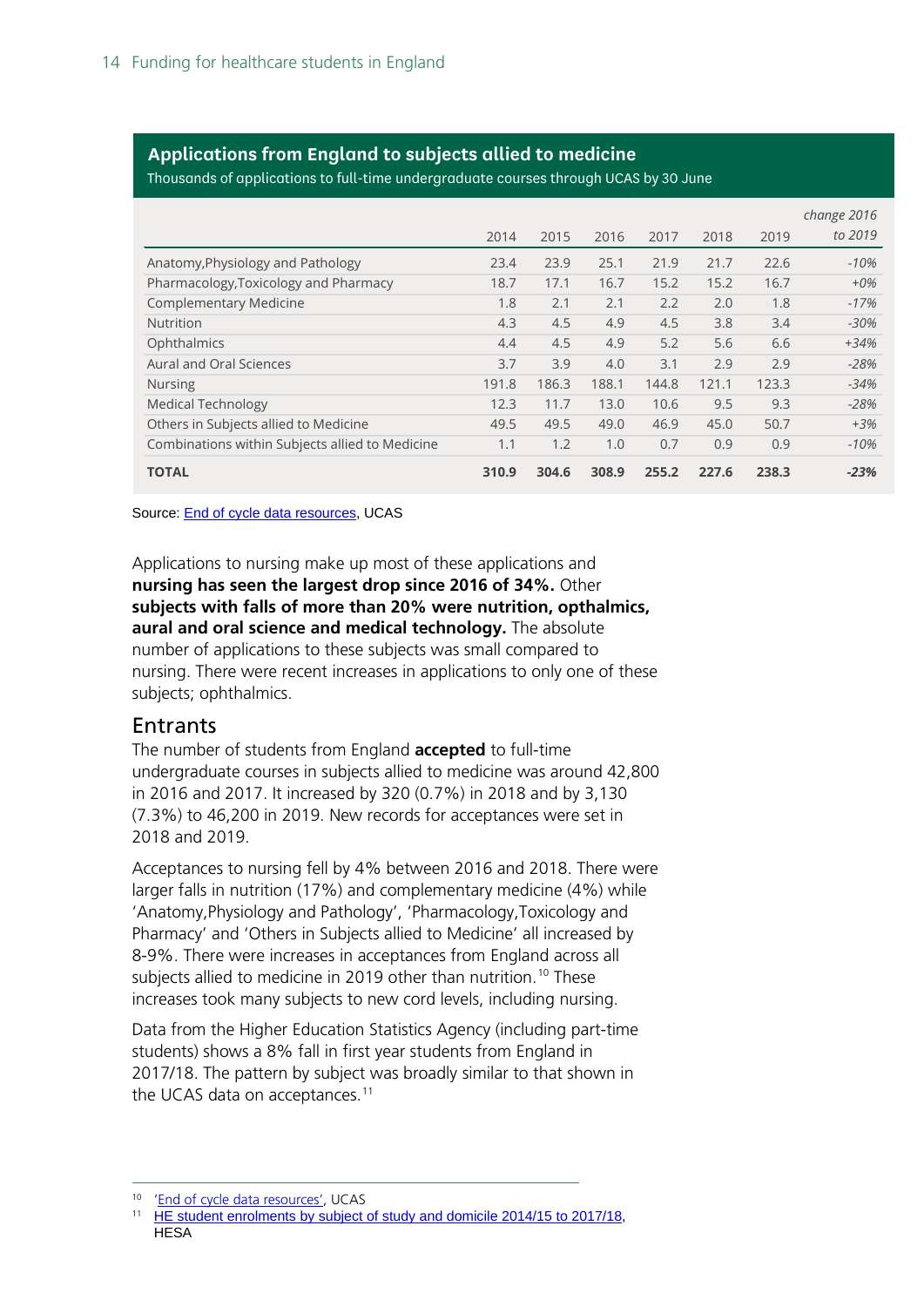## <span id="page-14-0"></span>3.3 Comment

The impact of the changes to funding for nursing students were discussed in a Health Committee report, [Nursing Workforce,](https://publications.parliament.uk/pa/cm201719/cmselect/cmhealth/353/35306.htm#_idTextAnchor021) 26 January December 2018.<sup>[12](#page-14-1)</sup> The report raised concerns about the drop in number of mature students applying for nursing degrees and stated that this could potentially lead to a shortage of nurses in areas which particularly attracted mature applicants such as mental health nursing and learning disability nursing:

Figures just published by UCAS confirm a drop in older nursing students:

> the number of acceptances for older age groups fell in 2017. This year, 4,575 applicants aged 21 to 25 were accepted, a fall of 680 (-13 per cent) compared to 2016, and 8,450 applicants aged 26 and over were accepted, a fall of 545 (-6.0 per cent).

This is of great concern, given that a significant proportion of trainee nurses are over the age of 25. Of particular concern is the fact that mature students make up an even larger proportion of students in the shortage areas of mental health nursing and learning disability nursing. (para 61-62)

### Retrospective payments for the 2017-2020 cohort?

From September 2020 a new funding system will be introduced for nursing, midwifery and AHP students - this funding will be for **new and continuing students**. The changes mean that there will be a cohort of students who studied between 2017 and 2020 who were solely supported by the student funding system and who missed out on NHS Bursaries and on the new training grant. It has been suggested that this cohort should receive backdated funding, or a reduction in their student loan repayments.

The issue of the 2017 - 20 cohort has been raised in parliament and answers to PQs state that students who have completed their course will **not receive backdated grants**:

**[Nurses: Training](https://www.parliament.uk/written-questions-answers-statements/written-question/commons/2020-02-24/19994)**: Written question - 19994

#### **Conor McGinn**: 24 February 2020

To ask the Secretary of State for Health and Social Care, with reference to his Department's announcement on 18 December 2019 that funding will be allocated to the provision of grants to nursing students from September 2020, whether that funding will include compensation for students that were not eligible for an NHS bursary as a result of the removal of the NHS bursary scheme in 2017.

#### **Helen Whately**:27 February 2020

The maintenance grants announced on 18 December 2019 are available to new and continuing students from September 2020. Students who started courses in the 2017/18 academic year and will have completed their studies will not receive backdated payments.

There are shortages across a wide range of NHS staff groups, However, the most urgent challenge is the current shortage of nurses. We need to act now to address this.

[Interim NHS People](https://www.longtermplan.nhs.uk/wp-content/uploads/2019/05/Interim-NHS-People-Plan_June2019.pdf)  [Plan,](https://www.longtermplan.nhs.uk/wp-content/uploads/2019/05/Interim-NHS-People-Plan_June2019.pdf) 3 June 2019 p8

<span id="page-14-1"></span><sup>&</sup>lt;sup>12</sup> Health Committee[, The Nursing Workforce,](https://publications.parliament.uk/pa/cm201719/cmselect/cmhealth/353/35306.htm#_idTextAnchor021) 26 January 2018, HC 353 2017-19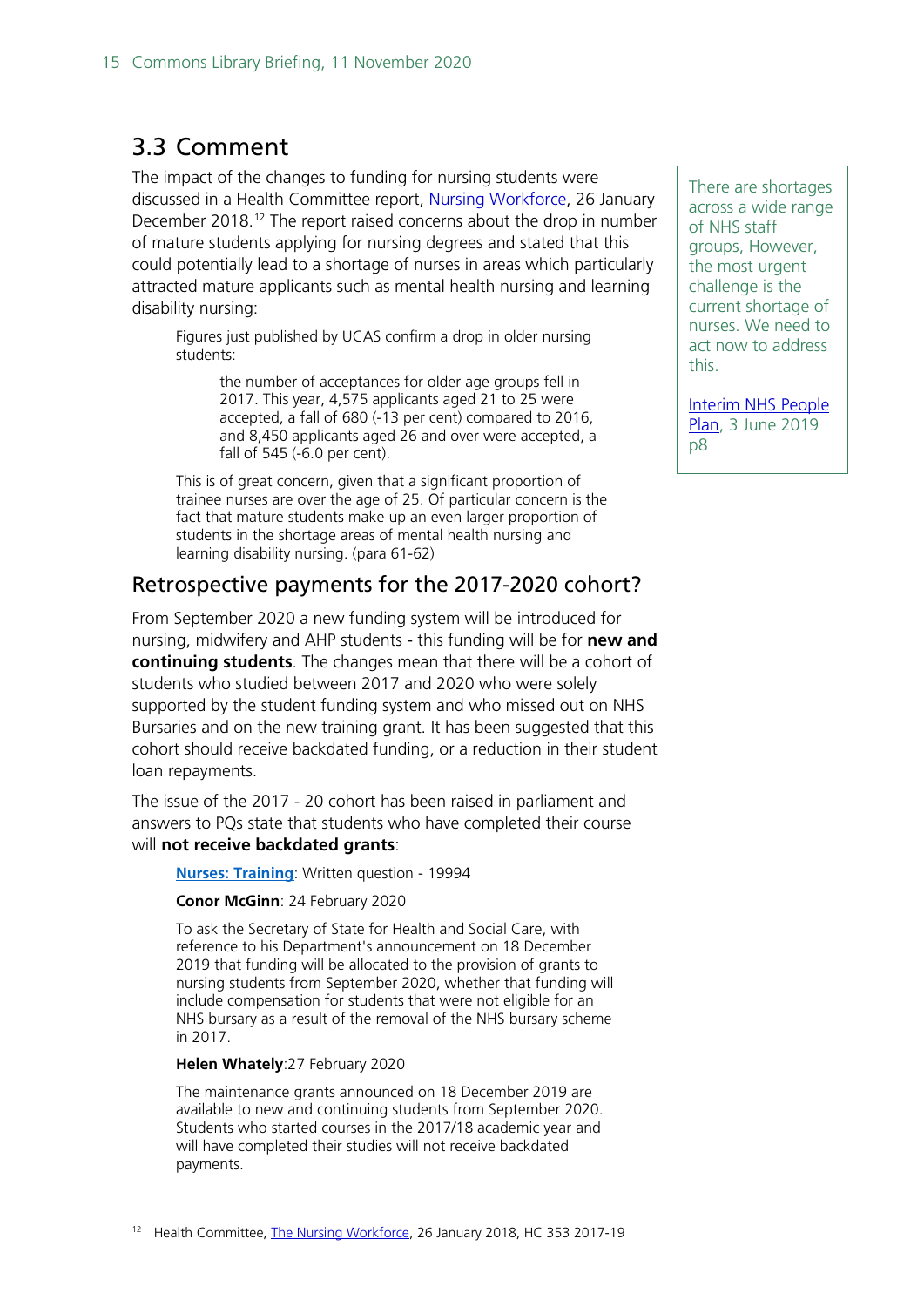# <span id="page-15-0"></span>4. Funding for medical and dentistry degrees

Information on funding for medical and dental students is set out on the NHS Careers website at **Financial support for medical and dental** [students –](https://www.healthcareers.nhs.uk/career-planning/study-and-training/considering-or-university/financial-support-university/financial-support-medical-and-dental-students-england) England.

Students on five-year courses are eligible for the standard student support package from Student Finance England (SFE) of maintenance loan and tuition fee loan in their **first four years**.

From **year five onwards[13](#page-15-2)**, tuition fees will be paid by the **[NHS](http://www.nhsbsa.nhs.uk/students)  [Student Bursary Scheme](http://www.nhsbsa.nhs.uk/students)** and students are eligible to apply for a **means-tested NHS bursary** to cover maintenance costs and a **reduced-rate maintenance loan** from SFE.

Students will also have access to a **non-means tested grant of £1,000** as part of their NHS Bursary award. Other allowances are also available to cover specific circumstances such as: dependants allowances and extra weeks attendance allowance.

Information on [NHS](https://www.nhsbsa.nhs.uk/sites/default/files/2019-07/NHS%20Bursary%20Funding%20for%20Medical%20and%20Dental%20Students%202019-20%20%28V1%29%2006%202019.pdf) Bursaries is available in an NHSBSA booklet, NHS [Bursary Funding for Medical and Dental Students 2019/20.](https://www.nhsbsa.nhs.uk/sites/default/files/2019-07/NHS%20Bursary%20Funding%20for%20Medical%20and%20Dental%20Students%202019-20%20%28V1%29%2006%202019.pdf)

# <span id="page-15-1"></span>4.1 Funding as a second degree

Students taking second undergraduate degrees in medicine and dentistry are eligible for a certain level of student support.

Funding amounts will vary depending on whether a student is doing the course as a **second undergraduate degree**, or as a **graduate accelerated programme**. Students will have to fund **fees for the first four years** of the undergraduate degree (although they are eligible for maintenance support) and for **half of the fees for the first year** of the graduate course.

Funding arrangements for second degrees in medicine are explained on the Royal Medical Benevolent Fund (RMBF) website at [Medicine as a](https://rmbf.org/medical-students/medicine-as-a-second-degree/)  [second degree,](https://rmbf.org/medical-students/medicine-as-a-second-degree/) these funding arrangements also apply to dentistry degrees:

#### **Standard 5+ years medical degree**

#### **Years 1-4**

You'll have to pay the tuition fees yourself for the first four years. This is normally the standard rate of £9,250 but check the amount with individual medical schools before you commit yourself to the course.

For living costs, you'll be eligible to apply to Student Finance England Finance for:

Student loan for maintenance

• Adult Dependants' Grant

<span id="page-15-2"></span> $13$  This includes students doing a six year course with an intercalated year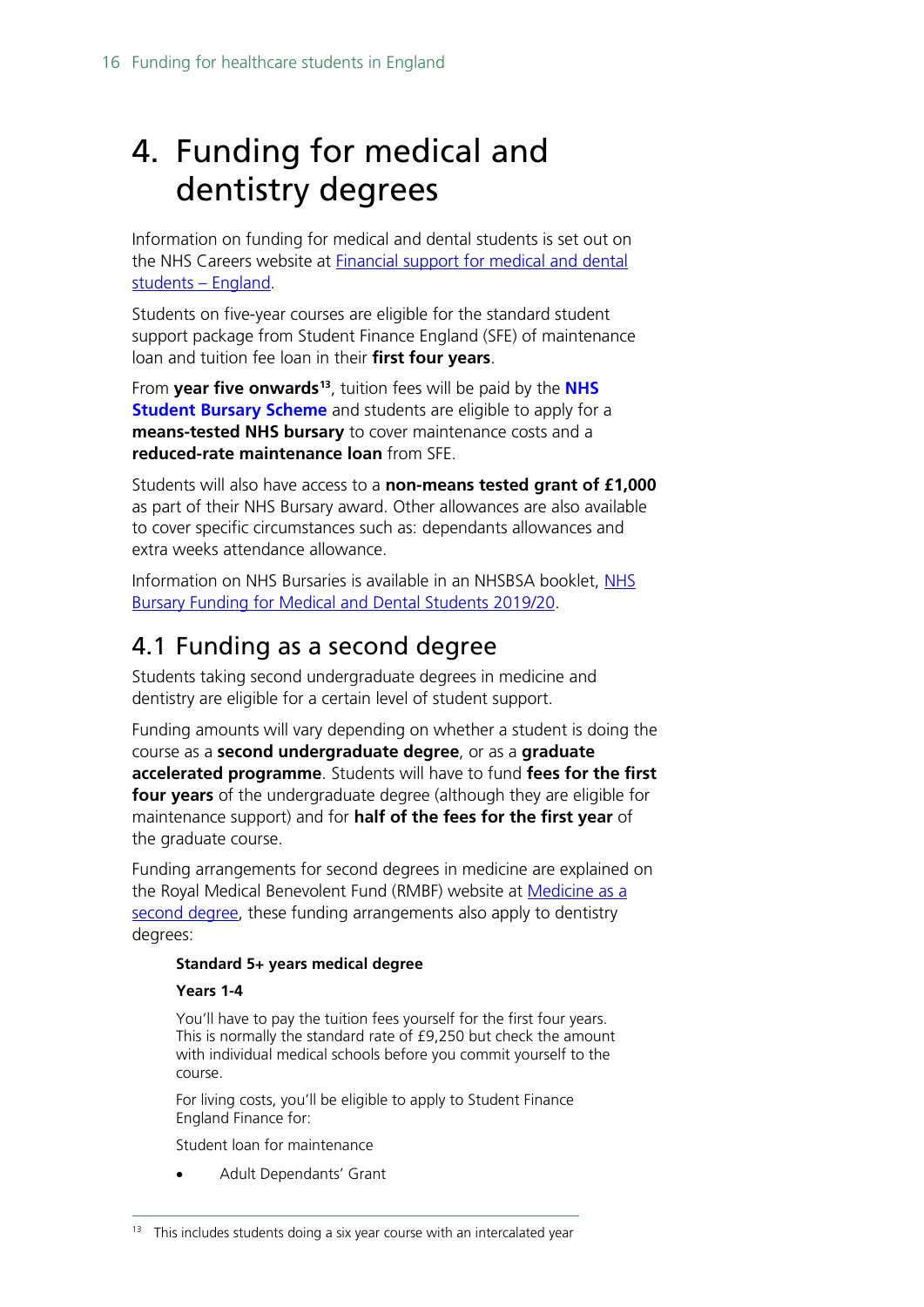- Childcare Grant
- Parents' Learning Allowance
- Disabled Students' Allowance
- Travel Expenses for medical students

#### **Year 5**

You'll be eligible for support from NHS Business Services Authority for living cost and tuition fee support – your tuition fees will be paid in full. This support is the same as that received in year 5 by students doing medicine as a first degree depending on when you start your course. See the financial support section for England for more detail.

This page is provided on the basis of current information from the Student Finance England Assessing eligibility Guidance and the NHS Bursary Scheme Rules, 5th edition.

#### **Accelerated 4 year graduate entry programme**

#### **First year**

You can be charged up to a maximum of £9,250 for the year in tuition fees. You'll have to pay the first £3,465 yourself but you can apply to Student Finance England for a tuition fee loan to fund the difference between £3,465 to a maximum of £9,250.

These figures are adjusted if tuition fees rise in line with inflation.

For living costs you'll be eligible to apply to Student Finance England for:

Student loan for maintenance

- Adult Dependants' Grant
- Childcare Grant
- Parents' Learning Allowance
- Disabled Students' Allowances
- Travel Expenses for medical students

#### **Years 2 to 4**

During these years you'll be eligible for support from NHS Student Bursaries (England).

The Department of Health will contribute the first £3,715 towards the tuition costs and graduates can apply for a tuition fee loan for the £5,535 difference up to £9,250. Your living cost support will be the same as that received in year 5 by students doing medicine as a first degree. See the article on financial support for medical [students in England](http://www.rmbf.org/medical-students/financial-support-for-medical-students-in-england/) for more detail.

A BMA publication, *Medical student finance guide 2018***,** *English domicile students* gives information on funding for a second undergraduate medical degree and gives a list of charities that may be approached for support in un-funded years:

#### **I'm a graduate student on the undergraduate course – where can I access financial support?**

Your university may be able to offer you financial support in the form of grants or hardship bursaries, but don't forget to contact other charitable organisations too to see what help they can offer.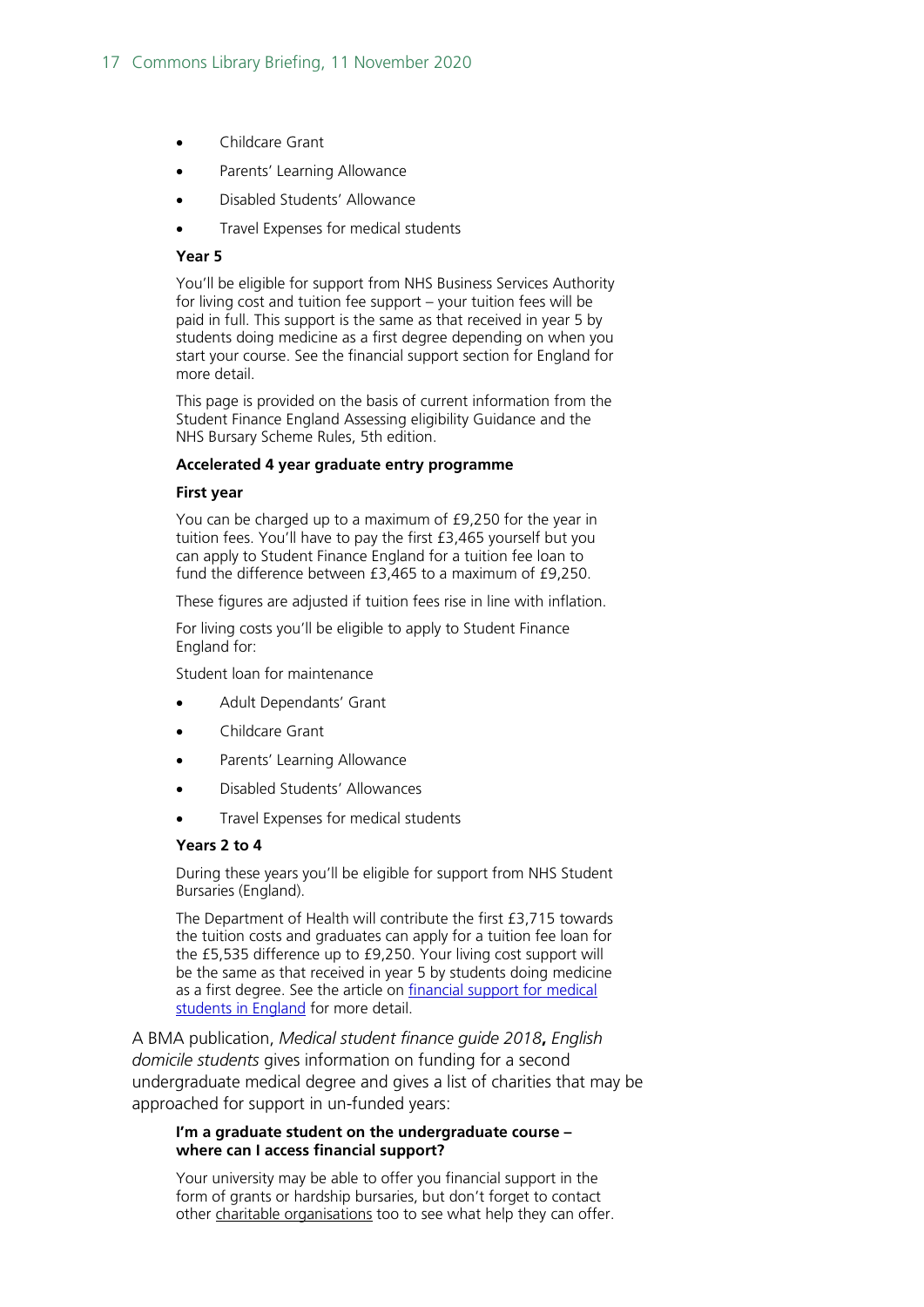For example, The BMA Charities Trust Fund provides awards specifically for graduate students on undergraduate medicine course. (p25-26)

The British Dental Association website gives information on alternative sources of funding for dental students at [Other sources of funding.](https://bda.org/students/student-finance/other-sources-of-funding)

# <span id="page-17-0"></span>4.2 Medicine and dentistry applicants in 2020

The summer examinations in 2020 were cancelled and students were awarded grades based on centre assessed grades (CAGs). Using CAGs led to a level of grade inflation and more students than expected met their first choice university offers and grades for medical and dental school places. To alleviate pressure on places the government announced that for 2020-21 the cap on medical and dental school places would be lifted:

For medicine and dentistry, we are lifting the specific cap set on places for these subjects and providers should offer places to students who meet the terms of their offer this year, where clinical placements are available. I will provide additional funding through the Teaching Grant in line with existing per student rates to support the delivery of these courses.<sup>[14](#page-17-1)</sup>

**As of 10 September 8,820 English applicants for medicine and dentistry had a place on a course. This was 650 higher than at the same point in 2019, an increase of 8% and a new record high number.** Numbers had been in the 6,300 to 6,500 range between 2011 and 2017 before a planned expansion in intake led to increases to around 7,2000 in 2018 and 8,200 in 2019.[15](#page-17-2)

The Office for Students launched a [consultation](https://www.officeforstudents.org.uk/publications/additional-funding-for-2020-21-and-monitoring-of-medical-and-dental-intake-targets/) on 15 October about how the increased 2020 intake in medicine and dentistry will affect funding calculations in future years as this cohort moves to later academic years.

<span id="page-17-1"></span><sup>&</sup>lt;sup>14</sup> Department for Education [Letter to vice chancellors,](https://assets.publishing.service.gov.uk/government/uploads/system/uploads/attachment_data/file/910754/MD_Letter_to_VC_master.pdf) 20 August 2020<br><sup>15</sup> Daily clearing analysis (10 September 2020), LICAS

<span id="page-17-2"></span>Daily clearing analysis [\(10 September 2020\),](https://www.ucas.com/data-and-analysis/undergraduate-statistics-and-reports/statistical-releases-daily-clearing-analysis-2020) UCAS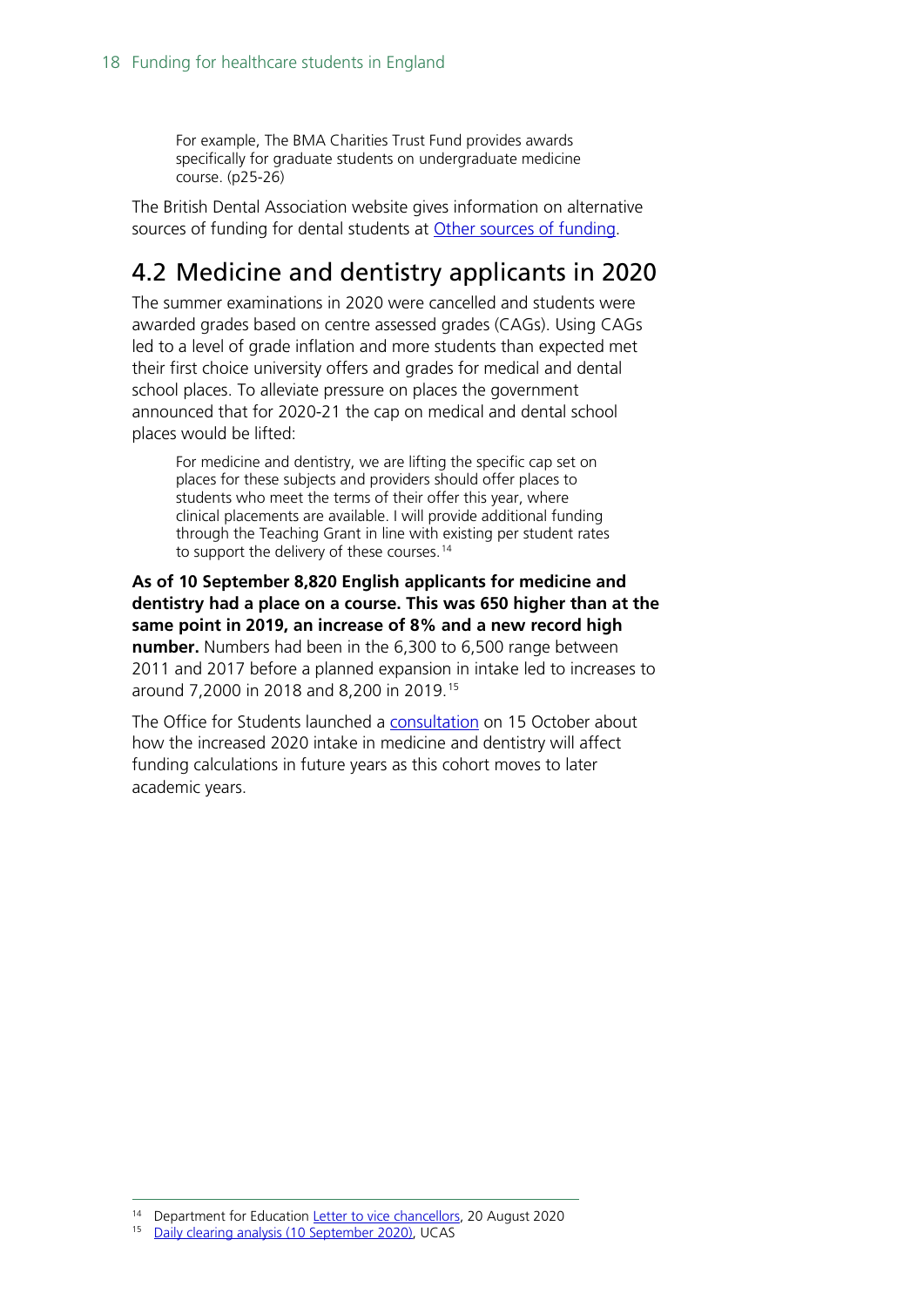# <span id="page-18-0"></span>5. Funding for paramedics

Information on training for paramedics is available on the NHS Health Careers website at Entry [requirements and training \(paramedic\).](https://www.healthcareers.nhs.uk/explore-roles/ambulance-service-team/roles-ambulance-service/paramedic/entry-requirements-and-training-paramedic)

Funding for paramedics **has always been different to funding for other allied health professional courses** like nursing, medicine and dentistry, due to the different training routes that were available to paramedics, some of which were funded. Students could receive different support packages depending on their training route.

Students taking paramedic science degrees receive the **standard student funding package**. Since March 2018 paramedicine has been an all degree profession so most paramedic students will be eligible for funding from SFE.

Students following a different training route may be eligible to receive funding through the **Local Education and Training Boards** (LETBS which is former Strategic Health Authority) or **Local Ambulance Service Trusts**. Students funded through this route may in some cases also be eligible for SFE funded student support, this is explained in an SFE document *[NHS Guidance Higher Education Student Finance in](https://www.practitioners.slc.co.uk/media/1721/sfe-nhs-guidance.pdf)  [England 2019/20 Version 2.0 August 2019](https://www.practitioners.slc.co.uk/media/1721/sfe-nhs-guidance.pdf)* :

Students on some Paramedic courses may be eligible to receive funding through the Local Education and Training Boards (LETBS formerly Strategic Health Authorities) or Local Ambulance Service Trusts. Students who receive funding from these sources are **deemed to be in receipt of a healthcare award** and fall within the definition of a healthcare bursary (regulation 2 (1)) and whether they are eligible to apply for support from SFE depends on if the funding they receive from the Department for Health and Social Care (DHSC)` is income assessed or non income assessed.

- Where the student is awarded **non income assessed** funding for the paramedic course from their LETBS or health authority (see comment above re SHA) or Ambulance Service Trust the student is **ineligible** to apply for support under the SSR (regulation 4(3)(c)).
- Where the student is awarded **income assessed** funding for the paramedic course via their LETBS or Ambulance Service Trust the student the student **is entitled** to a reduced rate maintenance loan (RRML) only from SFE (regulation 68(e)(i)).

Paramedics have **never been eligible for NHS bursaries**, so the funding changes put in place by the 2017 reforms do not apply to paramedics and **they are not therefore eligible for extra funding from the LSF**.

Information on paramedics' access to the LSF was given in a PQ on 25 February 2019:

**[Paramedical Staff: Training](https://www.parliament.uk/written-questions-answers-statements/written-question/commons/2019-02-15/222012): Written question - 222012** 

**Julian Sturdy**: 15 February 2019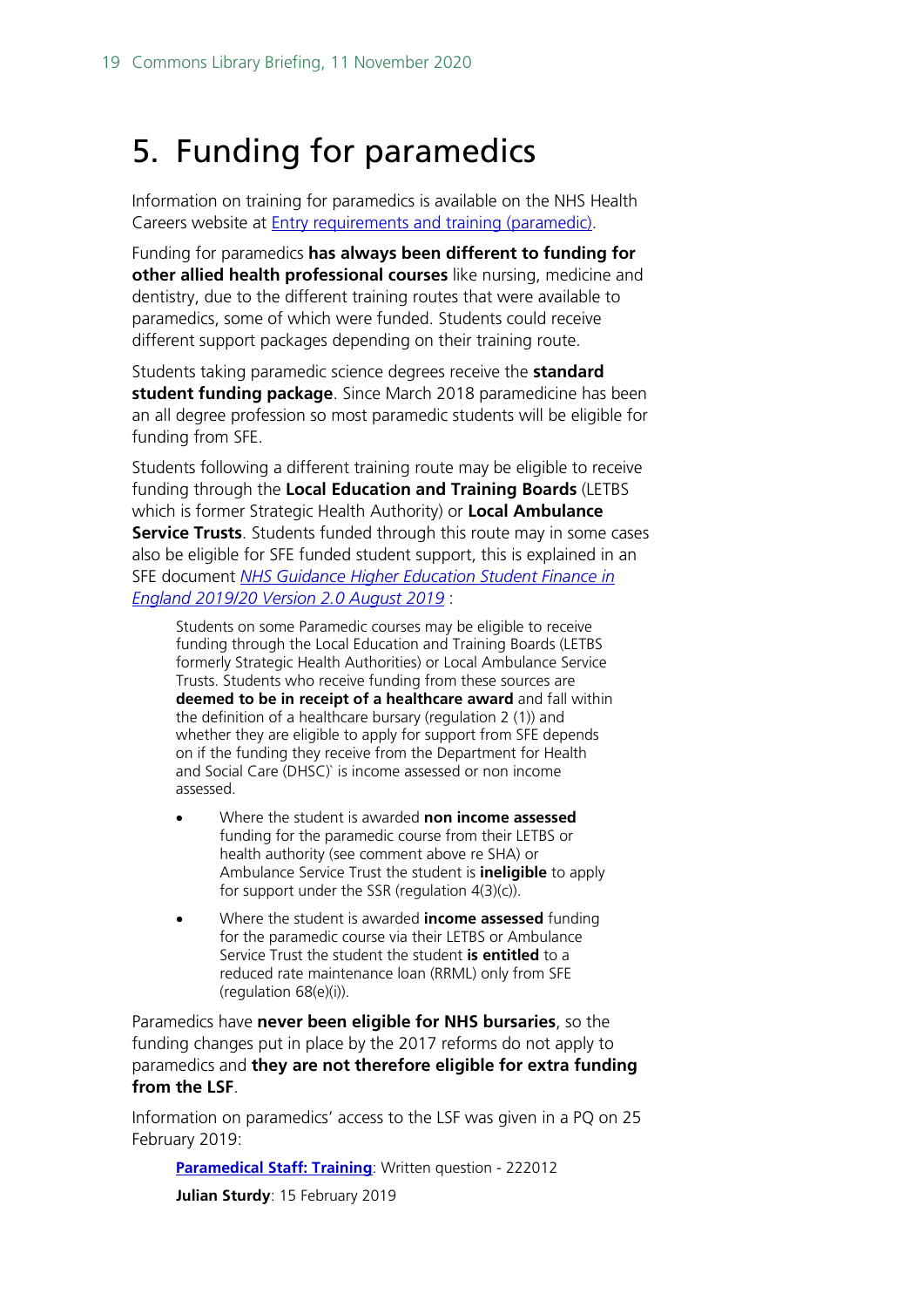To ask the Secretary of State for Health and Social Care, for what reasons student paramedics are unable to access the NHS Learning Support Fund on the same terms as other allied health profession students.

#### **Stephen Hammond**: 25 February 2019

The NHS Learning Support Fund (LSF) was implemented in 2017 to ensure course sustainability so that subjects previously funded through National Health Service bursaries continued to offer some non-repayable funding for the unique characteristics of these courses – such as placement length, clinical placement requirements and student demographic. The LSF is applicable only to those courses which, at the time, were within the scope of the education funding reforms in 2017.

In 2017 the route into paramedicine had various education and funding models which did not include access to an NHS Bursary, therefore it was not part of the funding reforms and students were not eligible to access LSF funding.

From March 2018 paramedicine became an all degree subject, with students accessing loans and allowances from the Student Loans Company. In line with the general student population and depending on personal circumstances, students can access funding for all their tuition fees and a maintenance loan of between £7,300 and £11,300 a year.

There are no immediate plans, within the current spending review period, to review those professions which can access the LSF.

## <span id="page-19-0"></span>5.1 Funding changes from September 2020

On 19 January 2020 the Government announced in a press release, [Paramedic students will get £5,000 support payment each year,](https://www.gov.uk/government/news/paramedic-students-will-get-5000-support-payment-each-year) that the new system of extra payments for nurses, midwives and Allied Health Professionals would include paramedic students:

This is the first time paramedic students will benefit from additional NHS funding while at university.

The funding will be provided on top of existing support, including student loans.

The new funding for paramedics was raised in a  $PQ$  on 21 January 2020:

**Paramedical Staff**: **Training**: Written question - 3308

**Mike Amesbury** on: 14 January 2020

To ask the Secretary of State for Health and Social Care, whether his plans for restoring bursaries for nursing, midwifery and allied healthcare students will include Paramedic Science BSc students.

#### **Edward Argar** on:21 January 2020

From the academic year 2020/21, new and continuing paramedic science students on eligible pre-registration undergraduate and postgraduate courses at English universities will receive an annual maintenance grant of at least £5,000 per academic year. Some paramedic science students may also be eligible for additional funding, including non-repayable financial support to help with childcare costs. The NHS Business Services Authority will be publishing further information as soon as possible.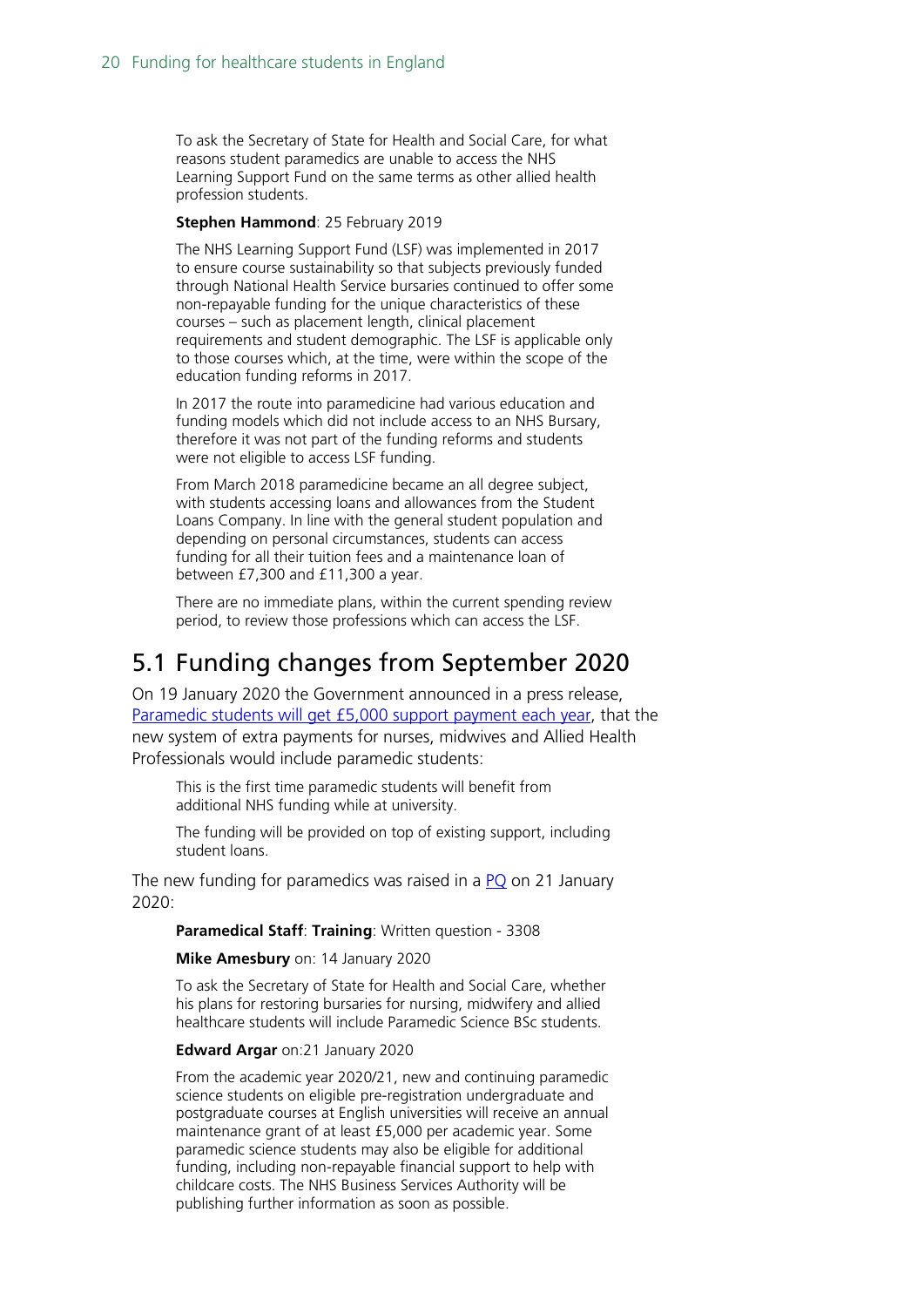The new grants and extra funding thorough the NHS Learning Support Fund will be available from 1 September 2020 to new and continuing students attending undergraduate or postgraduate paramedic degree level courses and who are eligible for student loans. This includes bachelors and masters level courses **but does not include courses at Diploma of Higher Education (DipHE) or foundation level**. [16](#page-20-1)

## <span id="page-20-0"></span>5.2 Funding as a second degree

Paramedic courses were **never part of the NHS bursary scheme** so the **ELQ exemption** for students taking second degrees in nursing, midwifery and AHP courses **does not generally apply** to paramedic degrees. Most students taking second degrees in paramedic science will therefore have to fund their own degrees.

Information on the ELQ rules relating to paramedic courses was given in a PQ on 19 April 2018:

**Paramedical Staff: Training**: Written question - 135158

#### **Michelle Donelan**: 29 March 2018

To ask the Secretary of State for Education, if he will classify paramedic science as an exception course to allow those who study it as a second degree to obtain a student loan.

#### **Mr Sam Gyimah**: 19 April 2018

The Department of Health and Social Care decided, as part of the reforms to healthcare education funding, to provide an exemption from equivalent or lower qualification (ELQ) rules for new students starting undergraduate pre-registration nursing, midwifery and allied health profession courses from 2017/18 to allow students to receive support for these courses as a second course.

This exemption has now been extended to new students starting pre-registration courses in dental profession subjects and preregistration postgraduate courses in nursing, midwifery and the allied health professions from 1 August 2018. As students on paramedic science courses could already access the standard student loan system, these courses were not included in the reforms noted above, and therefore they do not attract this exemption from the ELQ rules.

It is the responsibility of the Department of Health and Social Care to decide which healthcare courses should be in scope of receiving an ELQ exemption.

However some students who receive funding from a LETB or Local Ambulance Service Trust may be deemed to have received a healthcare award and students studying on courses which attract an income assessed healthcare award may be eligible for a reduced rate maintenance loan for living costs, even if they hold a qualification that is an ELQ. [17](#page-20-2) This is applicable to all courses which attract NHS/Healthcare bursaries starting before, on or after 1 August 2017.

<span id="page-20-1"></span><sup>&</sup>lt;sup>16</sup> NHSBSA, NHS financial support for health students  $(4<sup>th</sup>$  edition) NHS Learning [Support Fund,](https://assets.publishing.service.gov.uk/government/uploads/system/uploads/attachment_data/file/896369/nhs-financial-support-for-health-students-4th-edition-learning-support-fund-2020-to-2021.pdf) p14

<span id="page-20-2"></span><sup>17</sup> SFE, *[NHS Guidance Higher Education Student Finance in England 2019/20 Version](https://www.practitioners.slc.co.uk/media/1721/sfe-nhs-guidance.pdf)  [2.0 August 2019](https://www.practitioners.slc.co.uk/media/1721/sfe-nhs-guidance.pdf)* p20-21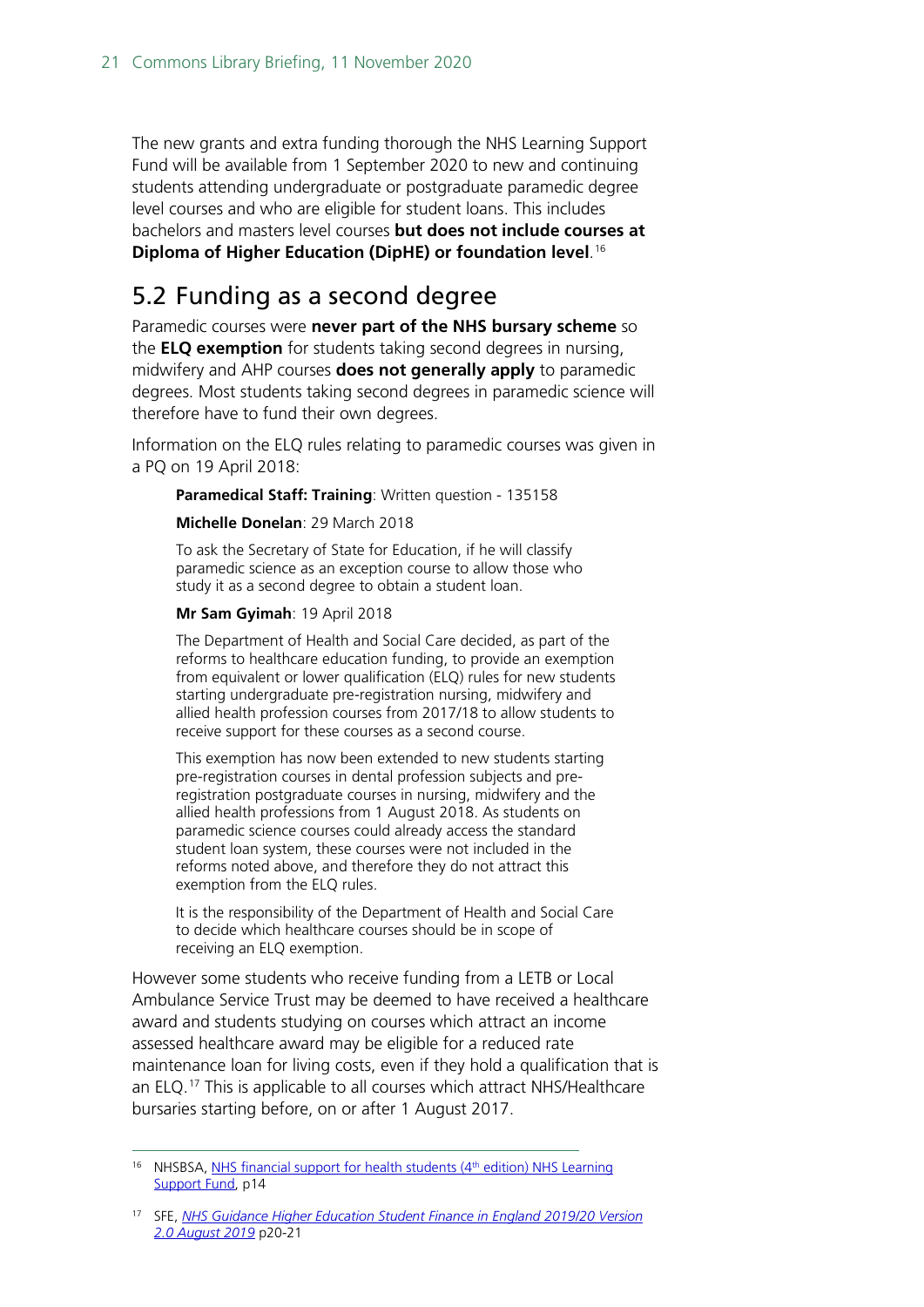The Paramedic Education and Training Steering Group is conducting a review on future funding for paramedics and a report was due for publication in November 2017.